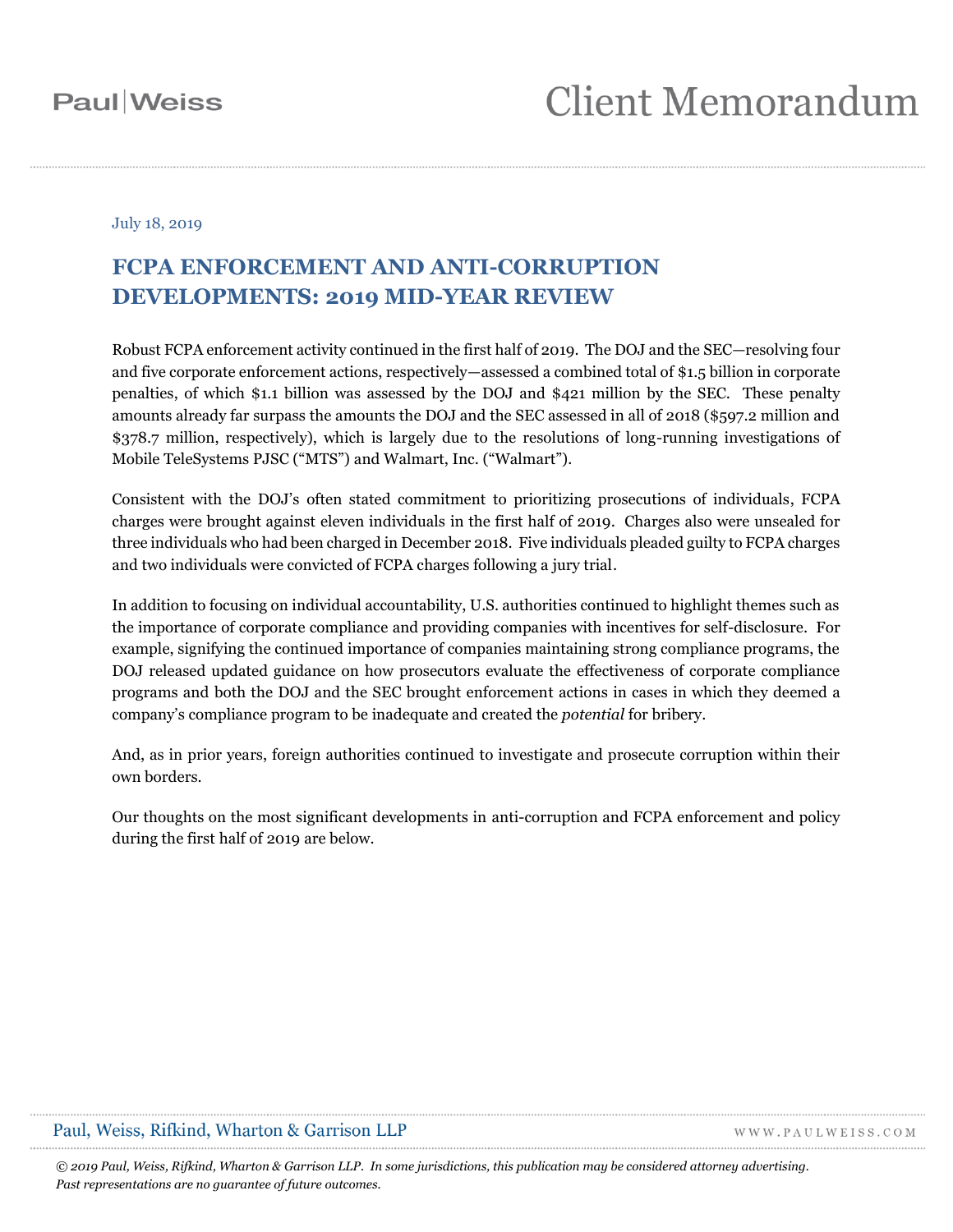### **Corporate Resolutions**

### *Overview*

 $\overline{a}$ 

The \$1.5 billion in combined fines, penalties, disgorgement, and pre-judgment interest assessed by the DOJ and the SEC in the first two quarters—which included \$850 million resolutions with MTS and \$282 million resolutions with Walmart—are higher than the total penalties these authorities imposed in all of  $2018.<sup>1</sup>$ 

Notably, two of the six corporate resolutions (Telefônica Brasil S.A., Walmart) announced in 2019 were prosecuted as compliance failure or "risk of bribery" cases, although in the latter case the misconduct described by the government included corrupt payments to government officials. These resolutions reflect the DOJ's and the SEC's continued reliance on the FCPA's accounting provisions in cases in which they believe an issuer's inadequate compliance program creates the potential for bribery, even when the evidence does not support—or the government chooses not to charge—violations of the FCPA's anti-bribery provisions.

The DOJ announced only one declination pursuant to its FCPA Corporate Enforcement Policy, declining to prosecute Cognizant Technology Solutions Corp. 2 The DOJ required Cognizant to pay disgorgement, which it calculated as the amount representing "all profits fairly attributable to the bribery conduct, as determined through a cost avoidance calculation."<sup>3</sup> In a related civil enforcement action, without explanation, the SEC calculated disgorgement as \$3 million less than the amount calculated by the DOJ.<sup>4</sup>

U.S. authorities apparently closed their investigations, without issuing public declination letters, into at least four companies that had been under investigation for potential corruption offenses. Two companies announced declinations by both the DOJ and the SEC (Par Technology Corp., OSI Systems Inc.) and two companies announced declinations by the SEC (Misonix, Inc., Gerdau, S.A.).<sup>5</sup>

<sup>1</sup> *See* Paul, Weiss Client Memorandum, "FCPA Enforcement and Anti-Corruption Developments: 2018 Year in Review" (Jan. 17, 2019), *available* [here.](https://www.paulweiss.com/media/3978391/17jan19-fcpa-yir.pdf)

<sup>2</sup> *See* Letter from Craig Carpenito & Robert Zink to Karl H. Buch et al. (Feb. 13, 2019), *available* [here.](https://www.justice.gov/criminal-fraud/file/1132666/download)

<sup>3</sup> *Id.* (requiring Cognizant to pay disgorgement of approximately \$19.4 million).

<sup>4</sup> *See In the Matter of Cognizant Technology Solutions Corp.*, Exchange Act Release No. 85149, at 7 (Feb. 15, 2019), *available*  [here.](https://www.sec.gov/litigation/admin/2019/34-85149.pdf)

<sup>5</sup> *See* Par Technology Corp., Form 10-Q (May 7, 2009), *available* [here;](https://www.sec.gov/Archives/edgar/data/708821/000070882119000028/par331201910q.htm) Gerdau S.A., Form 6-K, Ex. 99.1 (May 8, 2019), *available* [here;](https://www.sec.gov/Archives/edgar/data/1073404/000110465919027845/a19-9501_1ex99d1.htm) Press Release, OSI Systems, Inc., *OSI Systems Notified That U.S. DOJ and SEC FCPA Inquiries Have Been Closed* (June 5, 2019), *available* [here;](https://investors.osi-systems.com/news-releases/news-release-details/osi-systems-notified-us-doj-and-sec-fcpa-inquiries-have-been) Press Release, Misonix, Inc., *SEC Investigation of Misonix, Inc. Ends With No Action* (June 20, 2019), *available* [here.](https://www.sec.gov/Archives/edgar/data/880432/000121390019011111/f8k061819ex99-1_misonixinc.htm)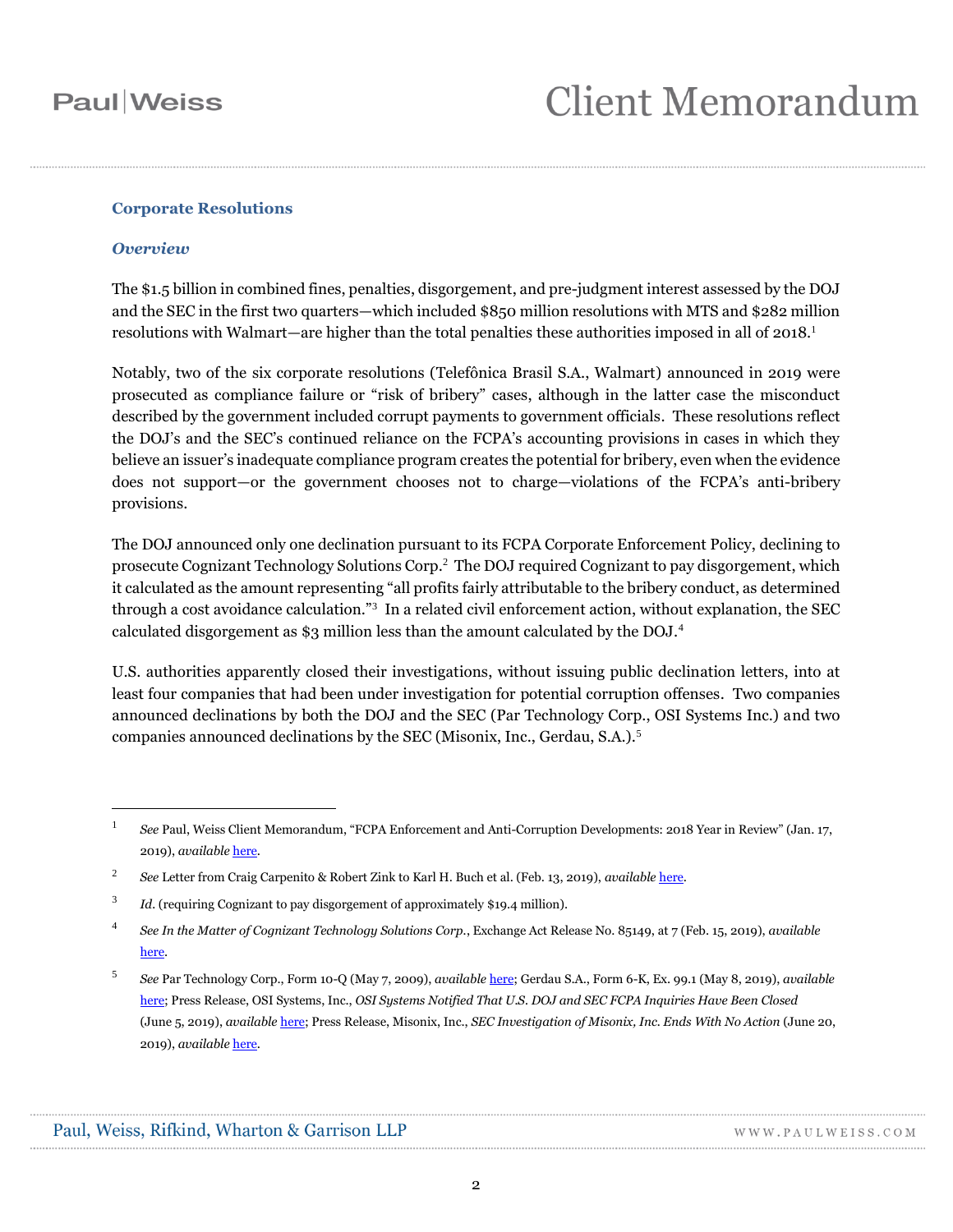# Client Memorandum

#### *Review of Select Corporate Resolutions*

We discuss below select corporate enforcement resolutions from the first two quarters of 2019.

#### *MTS*

On March 6 and 7, 2019, the DOJ and the SEC announced settlements with MTS, Russia's largest telecommunications provider, involving violations of the FCPA.<sup>6</sup> The resolutions, which include penalties, forfeiture, and disgorgement totaling \$850 million, relate to a scheme to bribe Uzbek officials—including Gulnara Karimova, the daughter of the former president of Uzbekistan—to obtain and retain business in Uzbekistan that is similar to the scheme that led to the \$795 million resolutions in 2016 with VimpelCom Limited, a Netherlands-based telecommunications company, and the \$965 million resolutions in 2017 with Telia Company AB, a telecommunications company based in Sweden.

The DOJ filed a two-count criminal information in the United States District Court for the Southern District of New York charging MTS, a foreign "issuer" within the meaning of the FCPA, with conspiracy to violate the FCPA and violations of the books and records and internal controls provisions of the FCPA. MTS entered into a deferred prosecution agreement with the DOJ and agreed to pay a criminal fine and forfeiture in the amount of \$850 million. KolorIt Dizayn Ink LLC ("KolorIt"), a wholly-owned subsidiary of MTS, pleaded guilty to a charge of conspiracy to violate the FCPA. The \$850 million penalty includes a criminal fine of \$500,000 plus forfeiture of an additional \$40 million that MTS agreed to pay on KolorIt's behalf. MTS also consented to the SEC's order finding that it violated the FCPA's anti-bribery, books and records, and internal accounting control provisions, and requiring it to pay a \$100 million civil penalty. Pursuant to the DOJ's "no piling-on" policy, the DOJ agreed to credit the \$100 million penalty that MTS pays to the SEC. Under the deferred prosecution agreement with the DOJ and the SEC's order, the company must also retain an independent compliance monitor for at least three years.

Combined with the resolutions with VimpelCom and Telia, the resolution with MTS brings the total fines, criminal forfeiture, and disgorgement assessed by the DOJ and the SEC against bribe payors in the Uzbekistan telecommunications market scandal to over \$2.6 billion. Those resolutions relied on extensive international cooperation between the U.S. enforcement agencies and authorities in numerous European countries.

<sup>6</sup> *See* Letter from Robert A. Zink et al. to Gary DiBianco, et al. (Feb. 22, 2019), *available* [here;](https://www.justice.gov/opa/press-release/file/1141631/download) *In the Matter of Mobile TeleSystems PJSC*, Exchange Act Release No. 85261 (Mar. 6, 2019), *available* [here;](https://www.sec.gov/litigation/admin/2019/34-85261.pdf) *see also* Paul, Weiss Client Memorandum, "Mobile TeleSystems PJSC Reaches \$850 Million Resolutions with DOJ and SEC Over FCPA Violations" (Mar. 12, 2019), *available* [here.](https://www.paulweiss.com/media/3978492/12mar19-mts-fcpa.pdf)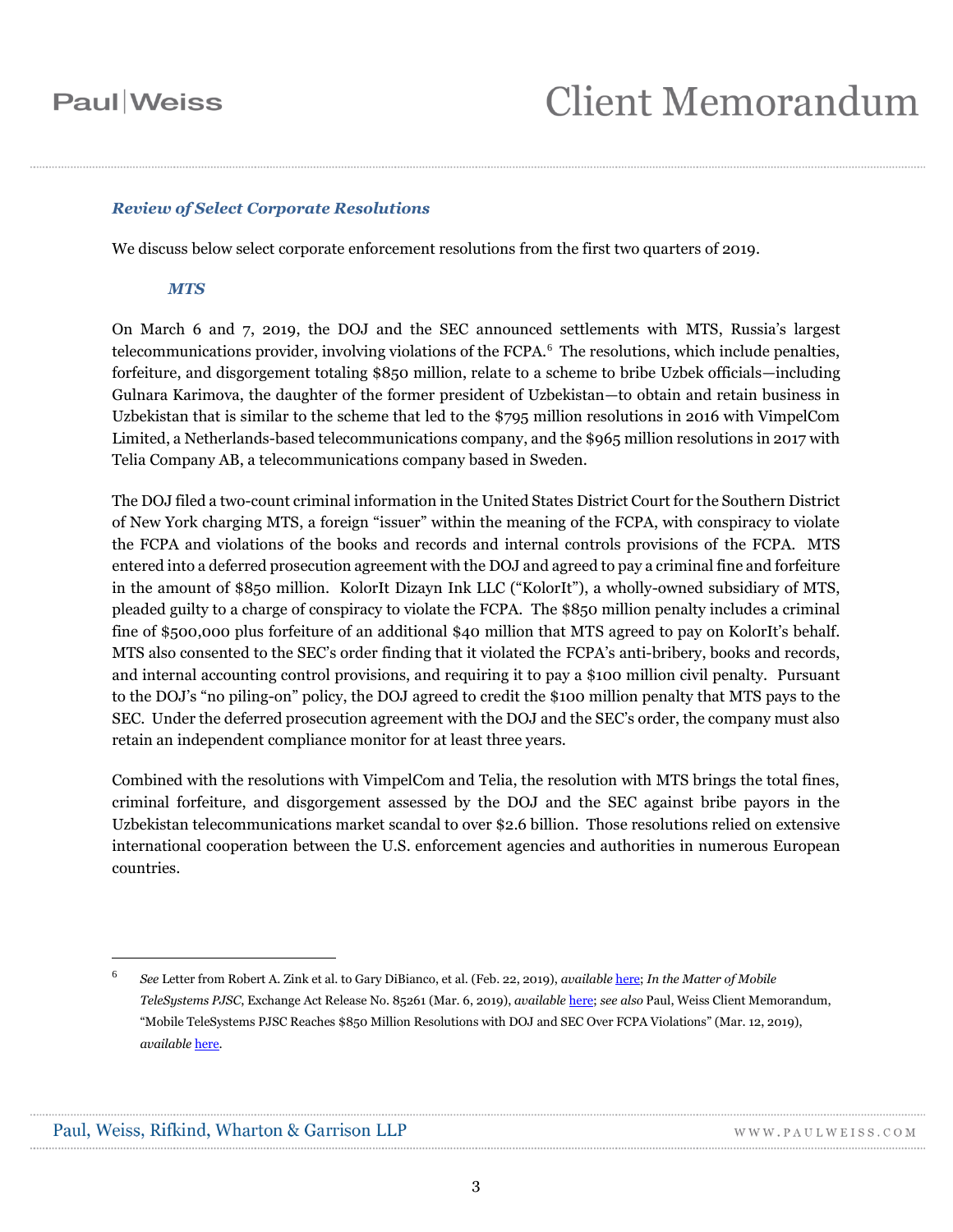In addition, the DOJ brought FCPA and money laundering conspiracy charges against a former executive of Uzdunrobita LLC, a telecommunications operator in Uzbekistan and an MTS subsidiary.<sup>7</sup> The DOJ also brought money laundering charges, but not FCPA charges, against Karimova, who is serving a prison sentence in Uzbekistan for embezzlement and extortion. 8 The United States does not have an extradition agreement with Uzbekistan.

### *Telefônica Brasil*

On May 9, 2019, the SEC assessed a \$4.1 million civil penalty against Telefônica Brasil to resolve allegations that the company's internal accounting controls failed to protect sufficiently against the risk that things of value, including World Cup tickets and related hospitality, would be given improperly to government officials, and that the company inaccurately recorded such expenses in its books and records, all in violation of the accounting provisions of the FCPA.<sup>9</sup> Telefônica Brasil agreed to settle the allegations without admitting or denying the SEC's findings.

The SEC alleged that Telefônica Brasil, a subsidiary of Telefônica S.A., a Spanish multinational broadband and telecommunications provider, failed to devise and maintain sufficient internal accounting controls over a hospitality program that the company hosted in connection with the 2014 World Cup and the 2013 Confederations Cup. Telefônica Brasil, a foreign issuer whose ADRs trade on the New York Stock Exchange, allegedly offered and provided tickets and hospitality to government officials who were directly involved with, or in a position to influence, government actions affecting the company's business. In total, Telefônica Brasil allegedly provided World Cup and Confederations Cup tickets and related hospitality with a combined total value of nearly \$740,000 to approximately 127 government officials between 2012 and 2014.

According to the SEC, although Telefônica Brasil had in place a general code of ethics that prohibited these gifts to public officials, it was not followed due to a lack of internal accounting controls, a compliance breakdown, and a deficient internal audit function. Additionally, the SEC alleged that, because the company recorded the ticket purchases and hospitality as being for general advertising and publicity purposes, when in fact the tickets and related hospitality were given to government officials, Telefônica Brasil's books and records did not, in reasonable detail, accurately and fairly reflect the disposition of the company's assets.

<sup>7</sup> *See* Indictment, *U.S.* v. *Karimova*, No. 19-CR-165 (S.D.N.Y. Mar. 7, 2019).

<sup>8</sup> *See* Lisa Lambert & Chris Sanders, *U.S. Indicts Gulnara Karimova in Uzbek Corruption Scheme*, REUTERS (Mar. 7, 2019), *available* [here.](https://www.reuters.com/article/us-mob-telesystems-usa/u-s-indicts-gulnara-karimova-in-uzbek-corruption-scheme-idUSKCN1QO2GL)

<sup>9</sup> *See In the Matter of Telefônica Brasil S.A.*, Exchange Act Release No. 85819 (May 9, 2019), *available* [here;](https://www.sec.gov/litigation/admin/2019/34-85819.pdf) *see also* Paul, Weiss Client Memorandum, "SEC Fines Telefônica Brasil S.A. \$4.125 Million Relating to World Cup Tickets Given to Government Officials" (May 13, 2019), *available* [here.](https://www.paulweiss.com/media/3978643/13may19-telefonica-brasil.pdf)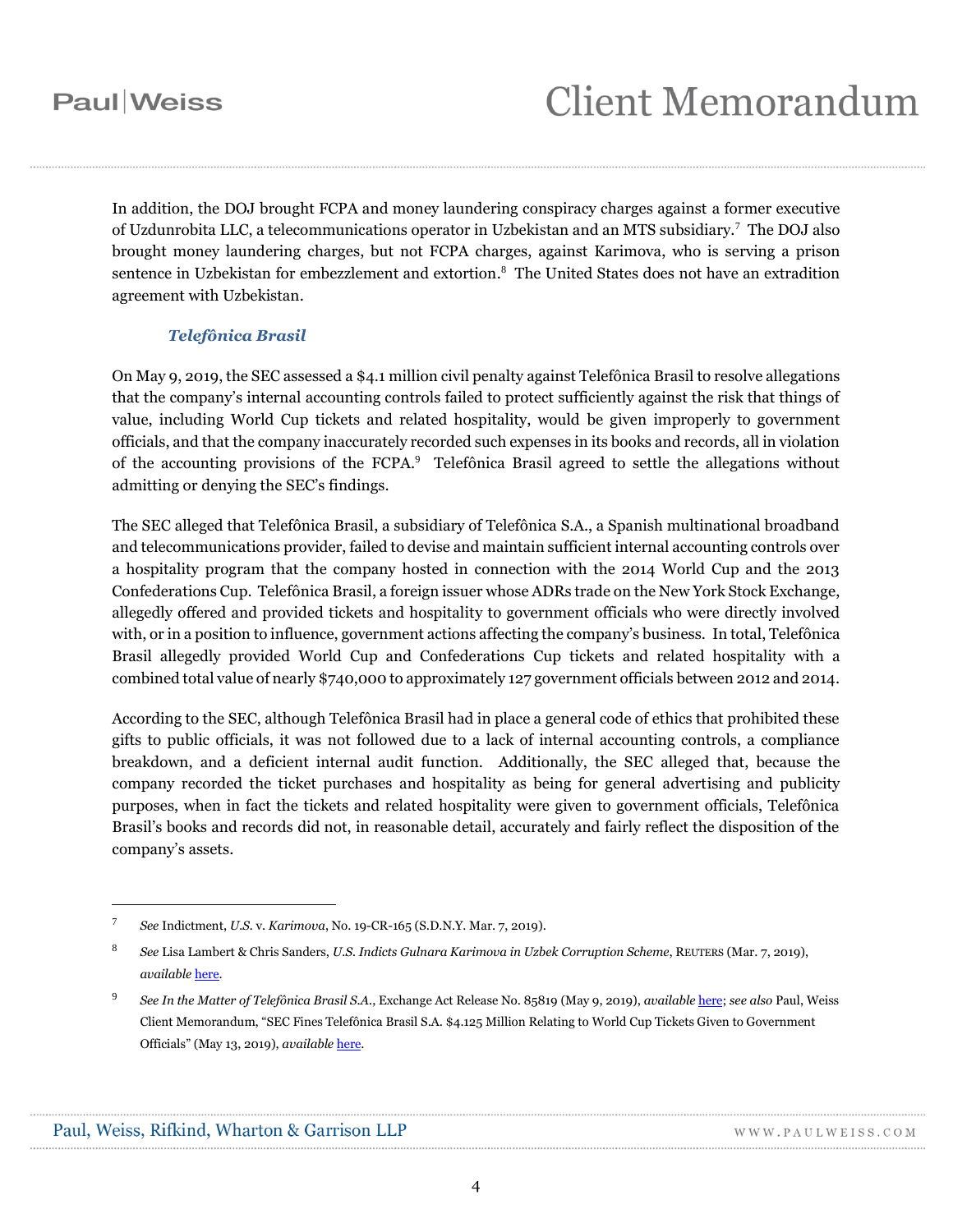# **Client Memorandum**

The Telefônica Brasil settlement—like other resolutions over the years—demonstrates that providing travel and hospitality to government officials without adequate controls and oversight is a high risk activity from an FCPA perspective. This settlement also reflects the SEC's willingness to bring enforcement actions exclusively under the FCPA's accounting provisions—even if there is no evidence of a quid pro quo or any improperly awarded business or government action—where the SEC is not satisfied that the issuer's internal accounting controls and anti-corruption compliance program are sufficient to manage corruption risks adequately. That is, the SEC may bring an enforcement action when it believes that anti-corruption compliance controls leave an unacceptable level of risk of bribery.

#### *Walmart*

On June 20, 2019, the DOJ and the SEC announced long-awaited resolutions with Walmart for violations of the books and records and internal accounting provisions of the FCPA. <sup>10</sup> In addition to entering into a three-year non-prosecution agreement and agreeing to the imposition of a compliance monitor for two years, Walmart agreed to pay approximately \$138 million to settle the DOJ's criminal charges and \$144 million to resolve parallel civil charges brought by the SEC. Walmart also consented to the SEC's finding that it violated the books and records and internal accounting provisions of the FCPA. WMT Brasilia, S.a.r.l. ("WMT"), Walmart's wholly-owned Brazilian subsidiary, pleaded guilty in connection with the resolution.

The DOJ and the SEC alleged that from 2000 until 2011 Walmart personnel responsible for implementing and maintaining the company's internal accounting controls were aware of certain compliance failures, including relating to potentially improper payments to government officials. The internal controls failures allowed Walmart's foreign subsidiaries in Brazil, China, Mexico, and India to hire third-party intermediaries without establishing sufficient controls to prevent those intermediaries from making improper payments to government officials in return for store permits and licenses. In a number of instances, shortcomings in Walmart's internal accounting controls at these foreign subsidiaries were reported to senior Walmart executives. The internal controls failures allowed the foreign subsidiaries to open stores faster than they otherwise would have been able, enabling Walmart to earn additional and improper profits through these subsidiaries.

According to the DOJ, these violations were attributable, at least in part, to a policy that favored rapid international expansion over compliance. As Assistant Attorney General Brian A. Benczkowski observed, "Walmart profited from rapid international expansion, but in doing so chose not to take necessary steps to

<sup>10</sup> *See* Letter from Robert Zink to Karen P. Hewitt (June 20, 2019), *available* [here;](https://www.justice.gov/opa/press-release/file/1175791/download) *In the Matter of Walmart, Inc.*, Exchange Act Release No. 86159, ¶¶ 48-51 (June 20, 2019), *available* [here;](https://www.sec.gov/litigation/admin/2019/34-86159.pdf) *see also* Paul, Weiss Client Memorandum, "Walmart Agrees to Pay \$282 Million to Resolve DOJ and SEC FCPA Charges" (June 25, 2019), *available* [here.](https://www.paulweiss.com/practices/litigation/anti-corruption-fcpa/publications/walmart-pays-282-million-for-failing-to-maintain-a-sufficient-anti-corruption-compliance-program?id=28923)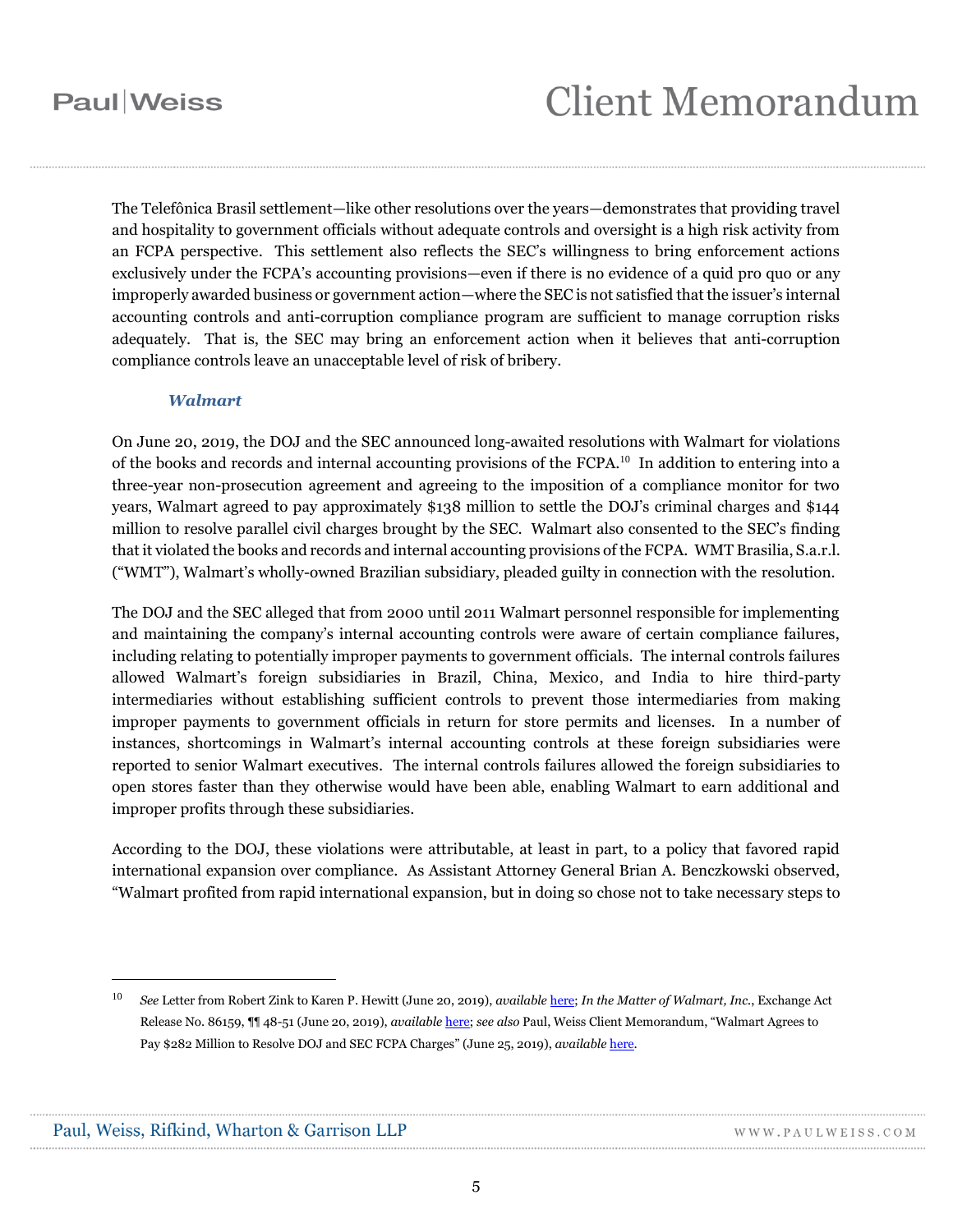avoid corruption."<sup>11</sup> These compliance failures precipitated an eight-year internal investigation and extensive remediation, as well as numerous lawsuits, generating legal fees and other expenses nearing \$1 billion, excluding the \$282 million settlement. Indeed, in fiscal years 2016 through 2018 alone, the company spent more than \$265 million on investigations and compliance enhancements.<sup>12</sup>

The DOJ and SEC settlements with Walmart were based on violations of the FCPA's accounting provisions without any anti-bribery charges. Neither the DOJ nor the SEC charged actual knowledge or even willful blindness of actual bribery on the part of Walmart, notwithstanding the numerous allegations of improper payments to foreign officials, of knowledge, across multiple subsidiaries and to some degree at the parent company, of deficient controls, and of awareness that Walmart was expanding internationally at an expedited rate.

#### *TFMC*

 $\overline{a}$ 

On June 25, 2019, the DOJ announced a resolution with Technip FMC PLC ("TFMC"), a Londonheadquartered, global provider of oil and gas technology and services that is listed on the New York Stock Exchange, for conspiracy to violate the FCPA's anti-bribery provisions.<sup>13</sup> TFMC was created by the 2017 merger of Paris-based Technip S.A. and Houston-based FMC Technologies, Inc.

TFMC entered into a three-year deferred prosecution agreement with the DOJ and agreed to pay a combined total criminal fine of more than \$296 million to resolve charges with the DOJ and with the Advogado-Geral da União ("AGU"), the Controladoria-Geral da União ("CGU"), and the Ministério Público Federal ("MPF") in Brazil.<sup>14</sup> TFMC agreed to pay approximately \$82 million in fines to the DOJ, which also will credit the \$214 million that TFMC pays to the Brazilian authorities. As a part of the DOJ resolution, Technip USA, Inc., TFMC's wholly-owned U.S. subsidiary, pleaded guilty to one count of conspiracy to violate the FCPA's anti-bribery provisions.<sup>15</sup> The DOJ also announced that Zwi Skornicki, formerly a consultant to TFMC, pleaded guilty in the Eastern District of New York to a one-count criminal information

<sup>11</sup> Press Release, Dep't of Justice, *Walmart Inc. and Brazil-Based Subsidiary Agree to Pay \$137 Million to Resolve Foreign Corrupt Practices Act Case* (June 20, 2019), *available* [here.](https://www.justice.gov/opa/pr/walmart-inc-and-brazil-based-subsidiary-agree-pay-137-million-resolve-foreign-corrupt)

<sup>12</sup> *See* Walmart Inc., Annual Report, Form 10-K, 80 (Mar. 30, 2018), *available* [here.](https://s2.q4cdn.com/056532643/files/doc_financials/2018/annual/WMT-2018_Annual-Report.pdf)

<sup>13</sup> *See* Deferred Prosecution Agreement, *U.S. v. TechnipFMC plc*, No. 19-CR-278 (E.D.N.Y. June 25, 2019); *see also* Paul, Weiss Client Memorandum, "TechnipFMC Agrees to Pay \$296 Million in Global Settlement to Resolve Criminal FCPA Charges; SEC Civil Charges Pending" (Jul. 2, 2019), *available* [here.](https://www.paulweiss.com/practices/litigation/anti-corruption-fcpa/publications/technipfmc-agrees-to-pay-296-million-to-doj-and-brazilian-authorities-to-resolve-criminal-fcpa-charges-sec-civil-charges-pending?id=28969)

<sup>14</sup> The DOJ also recognized the significant assistance provided by the governments of Australia, France, Guernsey, Italy, Monaco, and the United Kingdom. *See* Press Release, Dep't of Justice, *TechnipFMC PLC and U.S.-Based Subsidiary Agree to Pay Over \$296 Million in Global Criminal Fines to Resolve Foreign Bribery Case* (June 25, 2019) (hereinafter, "DOJ TFMC Press Release"), *available* [here.](https://www.justice.gov/usao-edny/pr/technipfmc-plc-and-us-based-subsidiary-agree-pay-over-296-million-global-criminal-fines)

<sup>15</sup> *See* Plea Agreement, *U.S.* v. *Technip USA, Inc.*, No. 19-CR-279 (E.D.N.Y. Jun. 25, 2019).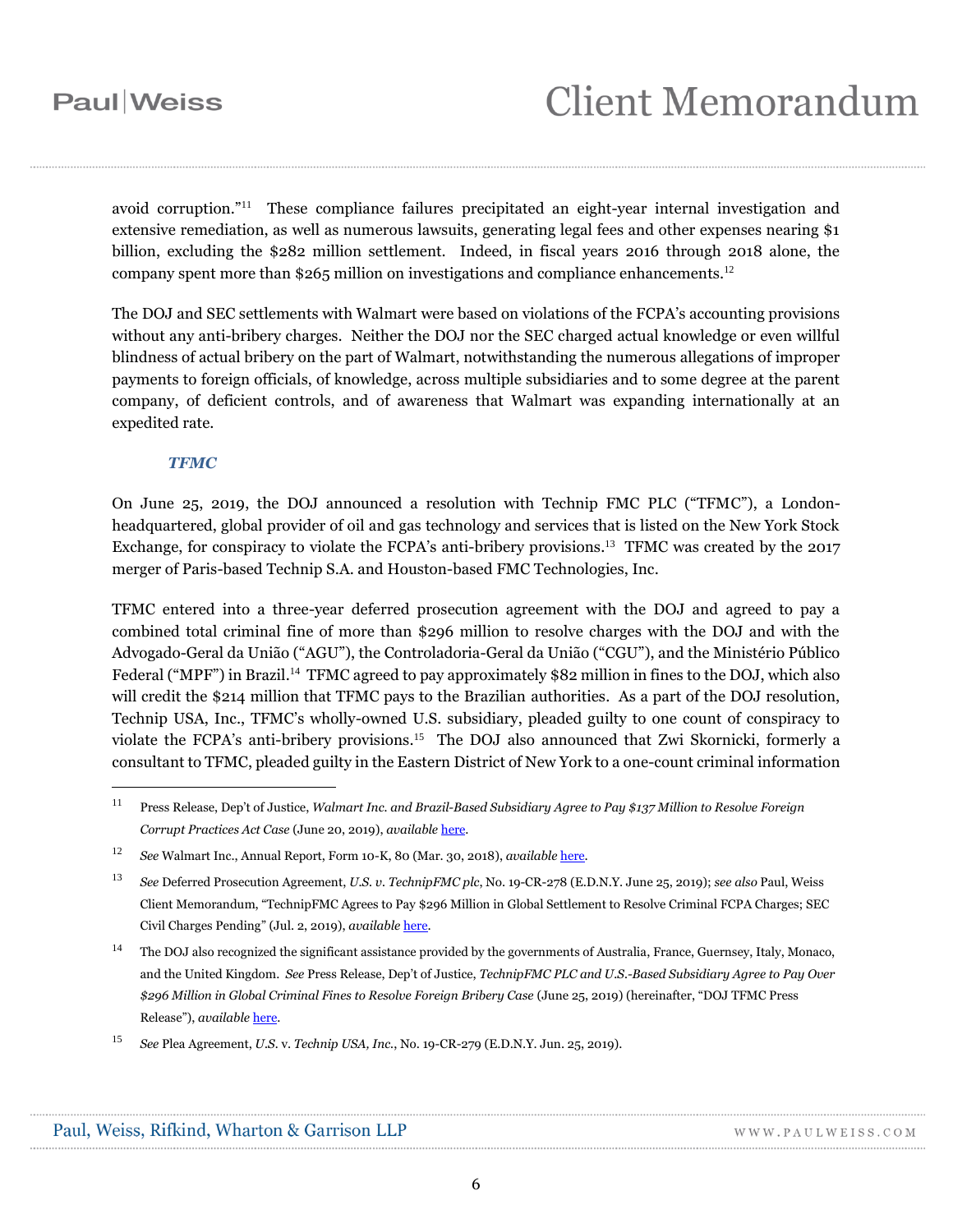charging him with conspiracy to violate the FCPA.<sup>16</sup> In addition, TFMC announced that it had reached an agreement in principle with the SEC, subject to final SEC approval.<sup>17</sup>

The charges arose from two bribery schemes: one by TFMC's pre-merger predecessor company, Technip S.A., to pay bribes to Brazilian officials, and one by its other pre-merger predecessor, FMC Technologies, Inc., to pay bribes to Iraqi officials.<sup>18</sup> From 2003 to 2013, TFMC allegedly conspired with others, including Keppel Offshore & Marine Ltd. ("KOM")—which entered into its own settlement with the DOJ for related FCPA violations in December 2017—to make corrupt payments in Brazil. TFMC, Technip USA, KOM, and Skornicki are charged with conspiring to pay more than \$69 million in bribes to employees of Petróleo Brasileiro SA ("Petrobras"), the Brazilian state-owned energy company, as well as to certain Brazilian political candidates and their political party, in return for contracts related to oil and gas projects. TMFC also is charged with conspiring with others to bribe officials at the Iraqi Ministry of Oil and at the South Oil Company and the Missan Oil Company, both state-owned oil companies, from 2008 to 2013, to win contracts to provide metering technologies for oil and gas production measurement to the Iraqi government.

These resolutions highlight the perils associated with successor liability. TFMC inherited significant FCPA liabilities in the course of its 2017 merger. In 2010, Technip S.A., American Depository Shares of which traded on the New York Stock Exchange between August 2001 and November 2007, entered into a twoyear deferred prosecution agreement and a \$240 million settlement with the DOJ for participating in a scheme to bribe Nigerian government officials to obtain engineering, procurement, and construction contracts. 19 Certain of the company's offenses in Brazil and Iraq occurred during the pendency of the 2010 deferred prosecution agreement and while Technip S.A. was subject to the oversight of a corporate compliance monitor.<sup>20</sup>

<sup>16</sup> *See* DOJ TFMC Press Release, *supra*.

<sup>17</sup> *See* Press Release, TechnipFMC, *TechnipFMC Reaches Global Resolution of U.S. and Brazilian Legacy Investigations* (June 25, 2019), *available* [here.](https://www.technipfmc.com/en/media/press-releases/2019/06/technipfmc-reaches-global-resolution-of-us-and-brazilian-legacy-investigations?type=press-releases)

<sup>18</sup> DOJ TFMC Press Release, *supra*.

<sup>19</sup> *See* Criminal Information, *U.S.* v. *TechnipFMC plc*, No. 19-CR-278, ¶ 3; *see also* Press Release, Dep't of Justice, *Technip S.A. Resolves Foreign Corrupt Practices Act Investigation and Agrees to Pay \$240 Million Criminal Penalty* (Jun. 28, 2010), *available* [here.](https://www.justice.gov/opa/pr/technip-sa-resolves-foreign-corrupt-practices-act-investigation-and-agrees-pay-240-million)

<sup>20</sup> *See* Deferred Prosecution Agreement, *U.S.* v. *TechnipFMC plc*, No. 19-CR-278 (E.D.N.Y. June 25, 2019), ¶ 4(i).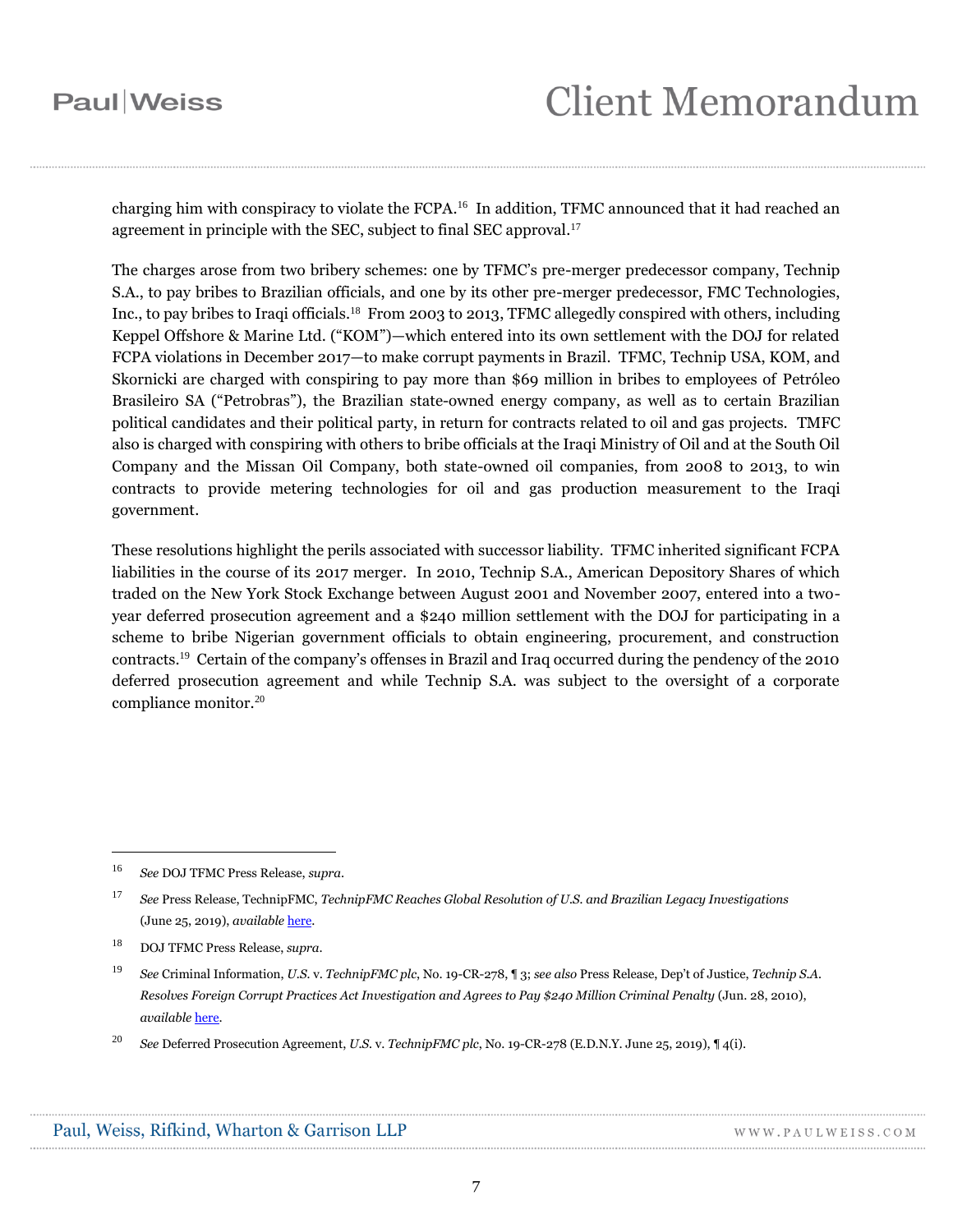TFMC is currently cooperating with a corruption investigation by the French Parquet National Financier ("PNF") related to historical projects in Equatorial Guinea and Ghana and has set aside an additional \$70 million in connection with this investigation.<sup>21</sup>

### *DOJ Developments*

### *Revised Corporate Enforcement Policy*

On March 8, 2019, the DOJ announced several revisions to the FCPA Corporate Enforcement Policy.<sup>22</sup> One revision removes the policy's prior requirement that companies prohibit employees from using selfdestructing messaging services such as Snapchat. Under the new policy, companies must "implement[] appropriate guidance and controls on the use of personal communications and ephemeral messaging platforms that undermine the company's ability to appropriately retain business records or communications."<sup>23</sup>

Other revisions codify changes previously announced in speeches, such as extending the policy's presumption of a declination to companies that, through timely due diligence during a mergers and acquisitions process, uncover corrupt conduct, voluntarily disclose such conduct, and provide full cooperation in an ensuing investigation. This revision codifies the existing guidance provided in a speech last year by Deputy Assistant Attorney General Matthew S. Miner.<sup>24</sup> Under the revised policy, a successor company may be eligible for a declination even if the entity it acquired presented aggravating circumstances, such as when the acquired entity's past leadership was complicit in corruption but the successor company removed that leadership.<sup>25</sup> According to Assistant Attorney General Benczkowski, the revisions set forth updated, practical definitions, with the expectation that the revised policy will "bring it

<sup>21</sup> *See* Press Release, TechnipFMC, *TechnipFMC Reaches Global Resolution of U.S. and Brazilian Legacy Investigations* (June 25, 2019), *available* [here.](https://www.technipfmc.com/en/media/press-releases/2019/06/technipfmc-reaches-global-resolution-of-us-and-brazilian-legacy-investigations?type=press-releases)

<sup>22</sup> *See* Dep't of Justice, Justice Manual, § 9-47.120 (revised Nov. 2018) (hereinafter, "Revised Corporate Enforcement Policy"), *available* [here;](https://www.justice.gov/jm/jm-9-47000-foreign-corrupt-practices-act-1977) *see also* Paul, Weiss Client Memorandum, "DOJ, FBI, and CFTC Announce FCPA Policy Revisions and Initiatives" (Mar. 15, 2019), *available* [here.](https://www.paulweiss.com/practices/litigation/anti-corruption-fcpa/publications/doj-fbi-and-cftc-announce-fcpa-policy-revisions-and-initiatives?id=28422)

<sup>23</sup> Revised Corporate Enforcement Policy, *supra*.

<sup>24</sup> Matthew S. Miner, Deputy Assistant Att'y Gen., Dep't of Justice, *Remarks at the American Conference Institute 9th Global Forum on Anti-Corruption Compliance in High Risk Markets* (July 25, 2018), *available* [here;](https://www.justice.gov/opa/pr/deputy-assistant-attorney-general-matthew-s-miner-remarks-american-conference-institute-9th) *see also* Dep't of Justice & Sec. Exch. Comm'n, *A Resource Guide to the U.S. Foreign Corrupt Practices Act* 28-33 (Nov. 14, 2012), *available* [here.](https://www.justice.gov/sites/default/files/criminal-fraud/legacy/2015/01/16/guide.pdf)

<sup>25</sup> Brian A. Benczkowski, Assistant Att'y Gen., Dep't of Justice, *Remarks at the 33rd Annual ABA National Institute on White Collar Crime Conference* (Mar. 8, 2019), *available* [here.](https://www.justice.gov/opa/speech/assistant-attorney-general-brian-benczkowski-delivers-remarks-33rd-annual-aba-national)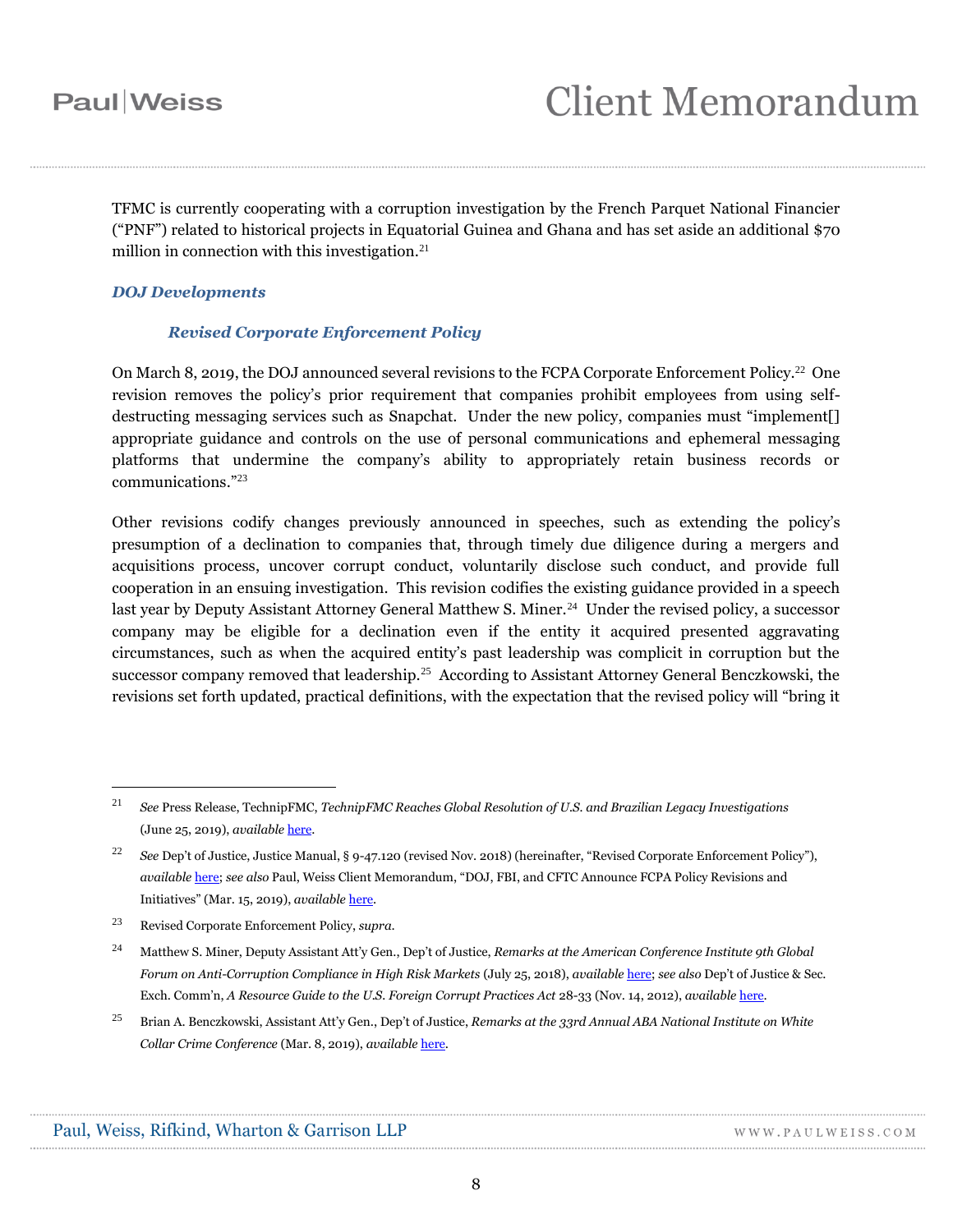in line with current practice" at the DOJ and "avoid[] chilling acquisition activity by law-abiding companies, who might otherwise walk away from worthwhile investments due to the risk of FCPA enforcement."<sup>26</sup>

Similarly, the revised policy codifies remarks made by then-Deputy Attorney General Rod Rosenstein in a speech last year to relax a key component of the so-called "Yates Memo": the DOJ will no longer require companies seeking to qualify for voluntary disclosure credit to provide information on all employees tied to the misconduct, which Rosenstein described as "not practical."<sup>27</sup> The revised policy now requires that companies simply disclose information about "all individuals substantially involved" in the misconduct.<sup>28</sup>

### *Updated Guidance for Evaluating Corporate Compliance Programs*

On April 30, 2019, the DOJ's Criminal Division released updated guidance on how prosecutors evaluate the effectiveness of corporate compliance programs, which includes, but is not limited to, anti-corruption compliance programs.<sup>29</sup> The updated guidance, entitled Evaluation of Corporate Compliance Programs, expands on the guidance released by the Fraud Section in February 2017. When announcing the updated guidance, Assistant Attorney General Benczkowski noted that it is intended to "harmonize the prior Fraud Section publication with other DOJ guidance and legal standards," and "provide additional transparency in how [the DOJ] will analyze a company's compliance program."<sup>30</sup> The updated guidance provides a framework for how prosecutors will assess compliance programs as they consider potential enforcement actions, and it complements the DOJ training programs, announced last October, designed to enhance prosecutors' understanding of compliance. Despite the new detail provided by the updated guidance, the DOJ continues to make individualized determinations in each case and, as Assistant Attorney General Benczkowski explained, continues to eschew "any rigid formula to assess the effectiveness of corporate compliance programs."<sup>31</sup>

The updated guidance focuses on the same topics as the 2017 guidance, which included the company's analysis and remediation of the underlying misconduct; the conduct of its senior and middle management; the autonomy and resources of its compliance function; its policies and procedures; risk assessment;

<sup>26</sup> *Id.*

<sup>27</sup> *See* Rod J. Rosenstein, Deputy Att'y Gen., Dep't of Justice, *Remarks at the American Conference Institute's 35th International Conference on the Foreign Corrupt Practices Act* (Nov. 29, 2018), *available* [here.](https://www.justice.gov/opa/speech/deputy-attorney-general-rod-j-rosenstein-delivers-remarks-american-conference-institute-0)

<sup>28</sup> Revised Corporate Enforcement Policy, *supra*.

<sup>29</sup> *See* Dep't of Justice, Criminal Division, Evaluation of Corporate Compliance Programs at 1 (Apr. 30, 2019), *available* [here;](https://www.justice.gov/criminal-fraud/page/file/937501/download) *see also* Paul, Weiss Client Memorandum, "DOJ Updated Guidance for Evaluating Corporate Compliance Programs Focuses on Effectiveness" (May 6, 2019), *available* [here.](https://www.paulweiss.com/practices/litigation/anti-corruption-fcpa/publications/doj-updated-guidance-for-evaluating-corporate-compliance-programs-focuses-on-effectiveness?id=28693)

<sup>30</sup> Brian A. Benczkowski, Assistant Att'y Gen., Dep't of Justice, *Keynote Address at the Ethics and Compliance Initiative (ECI) 2019 Annual Impact Conference* (Apr. 30, 2019), *available* [here.](https://www.justice.gov/opa/speech/assistant-attorney-general-brian-benczkowski-delivers-keynote-address-ethics-and)

<sup>31</sup> *Id.*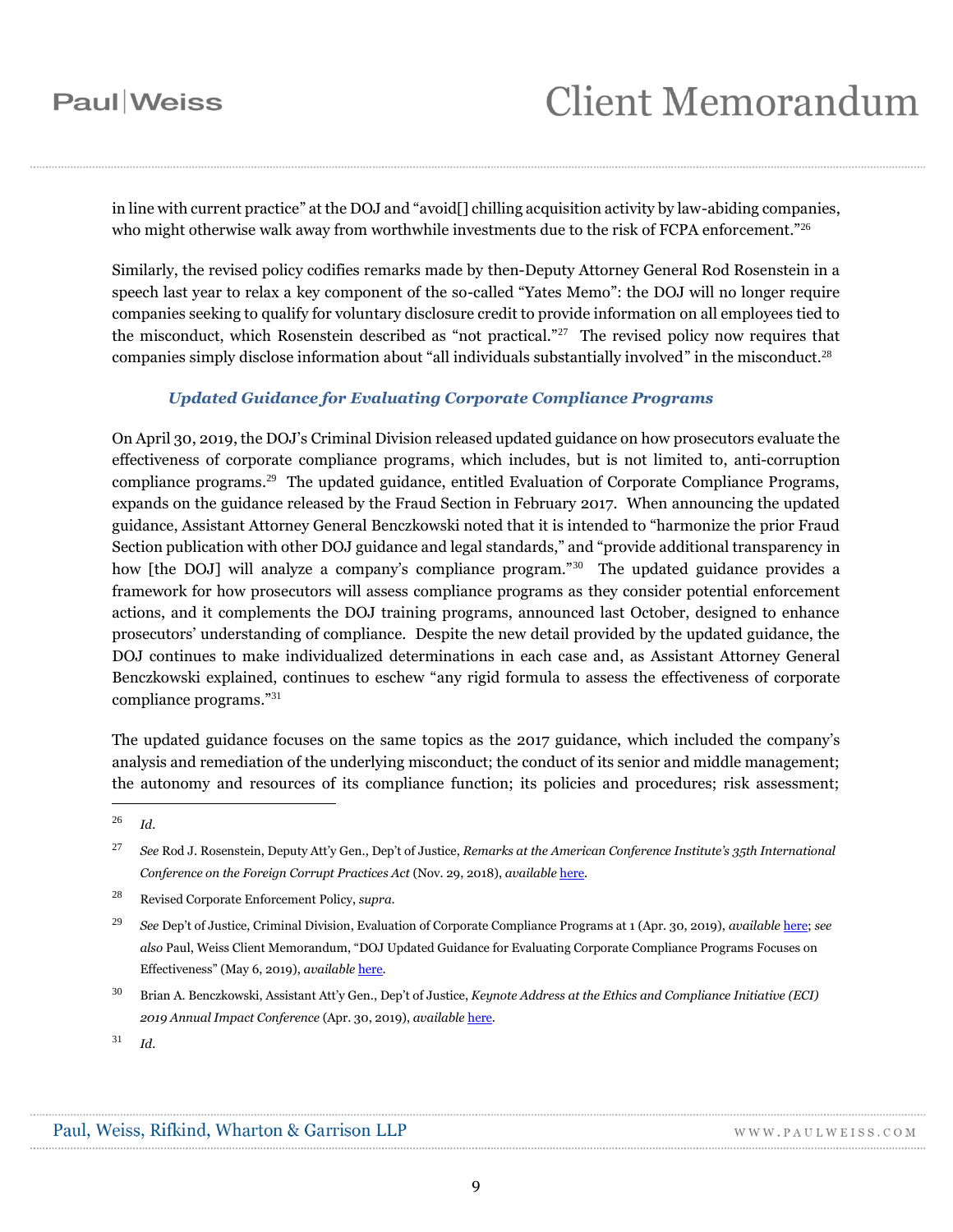training and communication; confidential reporting; incentives for compliance and non-compliance; periodic testing and review; and monitoring of third-party relationships and potential mergers and acquisitions.<sup>32</sup> The updated guidance, however, gives considerably more context and is structured around three key questions concerning a compliance program's design, implementation, and function: (1) Is the corporation's compliance program well designed? (2) Is the program being applied earnestly and in good faith? (In other words, is the program being implemented effectively?) and (3) Does the corporation's compliance program work in practice?

Organizing the evaluation of corporate compliance programs around three central questions provides a useful framework for designing, implementing, and testing a compliance program, including by better enabling companies to identify business risks, mitigate them, and remediate shortcomings. In addition to this framework, the updated guidance provides background for the factors that grounds each in the wider context of compliance.

### *China Initiative*

Following the DOJ's announcement in November 2018 of the "China Initiative"—an effort to counter perceived national security threats to the United States from China, including by identifying FCPA cases involving Chinese companies that compete with American businesses—Attorney General William Barr declared in June 2019 that the DOJ must "continue to pursue, and indeed step up, our China initiative."<sup>33</sup>

As part of the Initiative, in January 2019, the DOJ announced dual indictments against China-based Huawei Technologies, the world's largest telecommunications equipment manufacturer, and its affiliates, charging the defendants with financial fraud, money laundering, sanctions violations, and obstruction of justice. 34

In April 2019, the DOJ unsealed charges against two individuals in connection with an espionage scheme to benefit Chinese state-owned institutions.<sup>35</sup> In a press release announcing the indictments, Assistant Director John Brown of the FBI's Counterintelligence Division stated that "China continues to support behavior that violates the rule of law," and DOJ National Security Division Assistant Attorney General John

<sup>35</sup> *See* Indictment, *U.S.* v. *Zheng*, No. 19-CR-156 (N.D.N.Y. Apr. 18, 2019).

<sup>32</sup> *See* Dep't of Justice, Criminal Division, Fraud Section, Evaluation of Corporate Compliance Programs (Feb. 8, 2017); *see also*  Paul, Weiss Client Memorandum, "DOJ Releases Guidance for Evaluating Corporate Compliance Programs" (Mar. 20, 2017), *available* [here.](https://www.paulweiss.com/media/3977003/20mar17doj.pdf)

<sup>33</sup> *See* William P. Barr, Att'y Gen., Dep't of Justice, *Opening Remarks at the U.S. Attorney's Conference* (June 26, 2019), *available* [here.](https://www.justice.gov/opa/speech/attorney-general-william-p-barr-delivers-opening-remarks-us-attorneys-conference)

<sup>34</sup> *See* Superseding Indictment, *U.S.* v. *Huawei Tech. Co.*, No. 18-CR-457 (E.D.N.Y. Jan. 24, 2019); Indictment, *U.S.* v. *Huawei Device Co.*, No. 19-CR-010 (W.D. Wash. Jan. 16, 2019).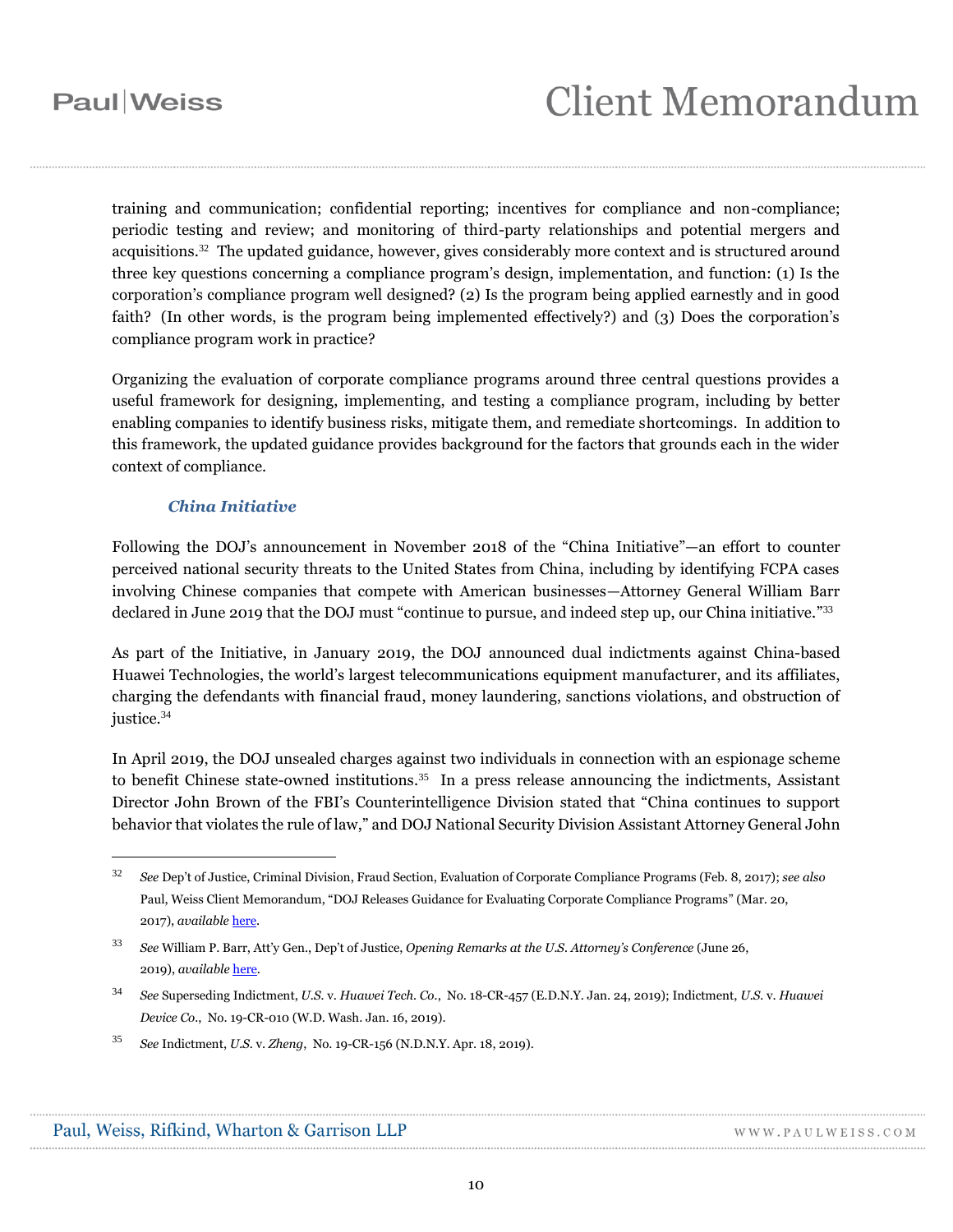Demers added that the DOJ will enhance partnerships with the private sector as part of the China Initiative. 36 Since the announcement of the China Initiative, there have been no new publicly-reported FCPA investigations of Chinese companies, although there have been public reports of such investigations in the past,<sup>37</sup> and of course it is difficult to ascertain what confidential investigations might be underway.

### *SEC Developments*

### *New Approach to Contemporaneous Settlement Offers and Waiver Requests*

On July 3, 2019, as part of the SEC's efforts to improve the effectiveness and efficiency of settlement negotiations, SEC Chairman Jay Clayton announced a new approach to how the SEC will consider contemporaneous settlement offers and waiver requests from defendants.<sup>38</sup>

As Chairman Clayton explained in announcing the new approach, the imposition of certain types of relief by the SEC and other authorities in connection with settlement agreements can have significant collateral consequences. In certain cases, these collateral consequences may not be appropriate, including because other measures may more appropriately address the conduct at issue and related investor protection considerations. In many cases, the SEC has the authority to grant a waiver from these collateral consequences, either in full or subject to conditions. Parties seeking settlements with the SEC consequently often make contemporaneous settlement offers and waiver requests.

Previously, the SEC's practice in determining whether to grant or deny a waiver request made contemporaneously with a settlement offer was to decide the two matters separately and independently. According to Chairman Clayton, this practice "may not produce the best outcome for investors in all circumstances," including because it can complicate and lengthen the negotiating process and can unnecessarily burden SEC resources. Accordingly, Chairman Clayton announced that a settling entity can request that the SEC consider a settlement offer that simultaneously addresses both the underlying enforcement action and any related collateral consequences. He explained that this approach will enable the SEC "to consider the proposed settlement and waiver request contemporaneously, along with the relevant facts and conduct, and the analysis and advice of the relevant [SEC] divisions to assess whether the proposed resolution of the matter in its entirety best serves investors and the [SEC's] mission more generally."

<sup>36</sup> *See* Press Release, Dep't of Justice, *Former GE Engineer and Chinese Businessman Charged with Economic Espionage and Theft of GE's Trade Secrets* (Apr. 23, 2019), *available* [here.](https://www.justice.gov/opa/pr/former-ge-engineer-and-chinese-businessman-charged-economic-espionage-and-theft-ge-s-trade)

<sup>37</sup> *See, e.g.*, Hugo Miller and Tom Schoenmerg, *Chinese Oil Giant Sinopec Probed by the U.S. Over Nigeria Bribery Allegations*, BLOOMBERG (Aug. 30, 2017), *available* [here.](https://www.bloomberg.com/news/articles/2017-08-30/sinopec-is-said-to-be-probed-by-u-s-over-nigeria-payments)

<sup>38</sup> *See* Jay Clayton, Chairman, Sec. Exch. Comm'n, *Statement Regarding Offers of Settlement* (July 3, 2018), *available* [here.](https://www.sec.gov/news/public-statement/clayton-statement-regarding-offers-settlement)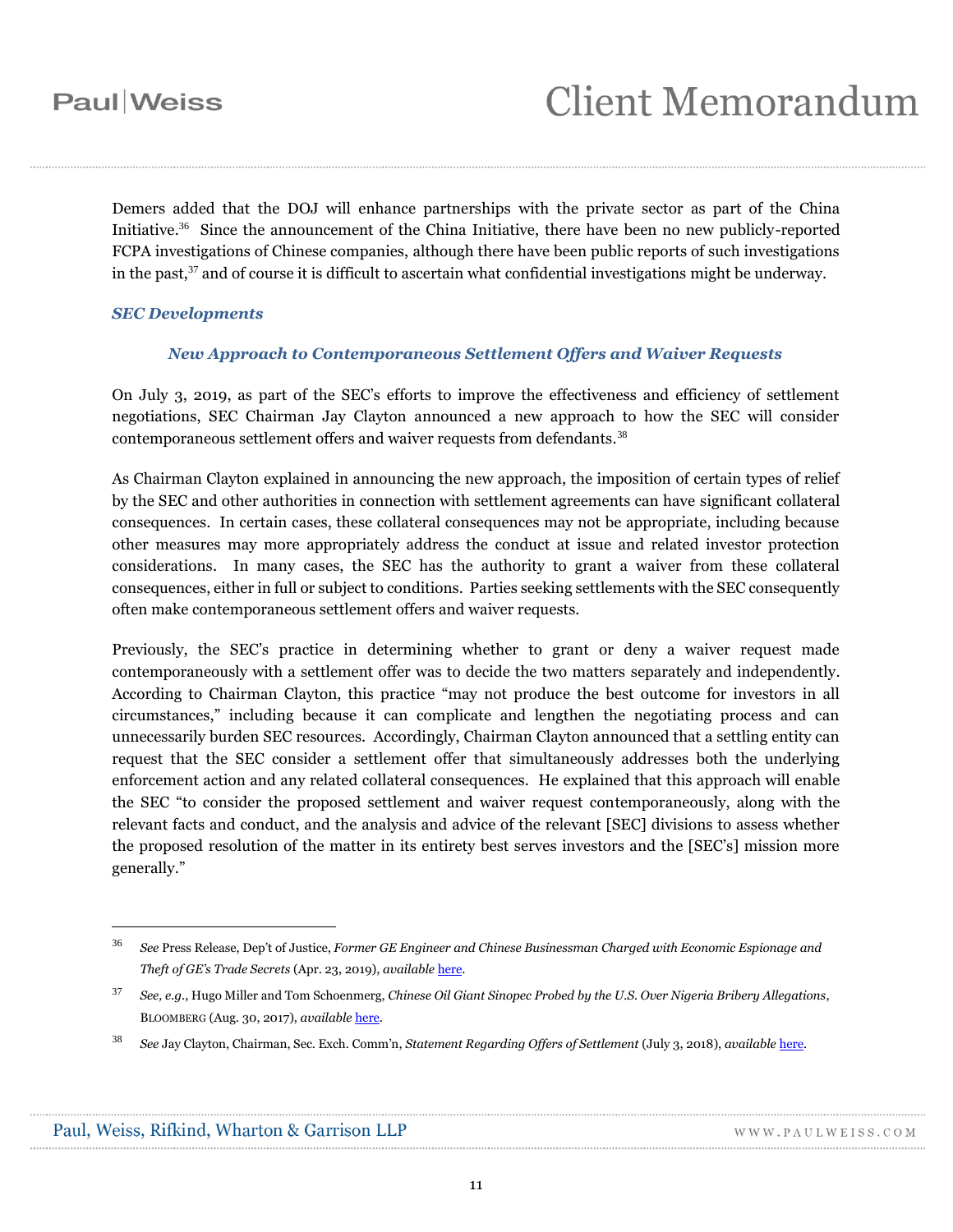### *Whistleblower Awards*

In May 2019, the SEC issued its first ever whistleblower award under Rule  $21F-4(c)$  of the Securities Exchange Act of 1934, which is a provision of the whistleblower rules designed to incentivize internal reporting by whistleblowers who also report to the SEC within 120 days.<sup>39</sup>

The SEC awarded more than \$4.5 million to a whistleblower who sent an anonymous tip to a company alleging significant unspecified wrongdoing and submitted the same information to the SEC within 120 days of reporting it to the company. According to the SEC, the information prompted the company to report the allegations to the SEC, which, in turn, opened its own investigation. $40$ 

Separately, a purported whistleblower sued the SEC for "unreasonably delaying" a decision on whether to issue a whistleblower award after the tipster alerted the SEC about FCPA violations by Teva Pharmaceutical Industries Ltd. in 2011. $^{41}$  Teva agreed to pay nearly \$520 million in criminal and regulatory penalties to the DOJ and the SEC in December 2016. The whistleblower allegedly submitted a claim for an award in April 2017 and is now seeking an order directing the SEC to issue a preliminary determination regarding his claim. The SEC is challenging the petition because it would "upset the Commission's judgment regarding the most effective way to prioritize" its whistleblower claims review process.<sup>42</sup> In its filing, the SEC noted that the SEC's Office of the Whistleblower has proposed amendments to the SEC's whistleblower regulations that "would create a summary disposition process that would allow for a more streamlined review of applications." The SEC added that it is reviewing comments and finalizing recommendations regarding the rulemaking.<sup>43</sup>

### *CFTC Developments*

On March 6, 2019, Director of Enforcement of the U.S. Commodity Futures Trading Commission ("CFTC") James M. McDonald announced for the first time the CFTC's commitment to investigating cases involving foreign corrupt practices in violation of the Commodity Exchange Act ("CEA"), and the CFTC published a new Enforcement Advisory that announced a leniency program for companies and individuals who

<sup>39</sup> *See* Press Release, Sec. Exch. Comm'n, *SEC Awards \$4.5 Million to Whistleblower Whose Internal Reporting Led to Successful SEC Case and Related Action* (May 24, 2019), *available* [here.](https://www.sec.gov/news/press-release/2019-76)

<sup>40</sup> *See id.*; *see also In the Matter of the Claim for Award*, Exchange Act Release No. 85936 (May 24, 2019), *available* [here.](https://www.sec.gov/rules/other/2019/34-85936.pdf)

<sup>41</sup> *See* Petition for Writ of Mandamus, *In re John Doe*, No. 19-1095 (D.C. Cir. Apr. 29, 2019).

<sup>42</sup> *See* SEC's Verified Opposition to John Doe's Mandamus Petition at 4, *In re John Doe*, No. 19-1095 (D.C. Cir. July 11, 2019).

<sup>43</sup> *Id.* at 13.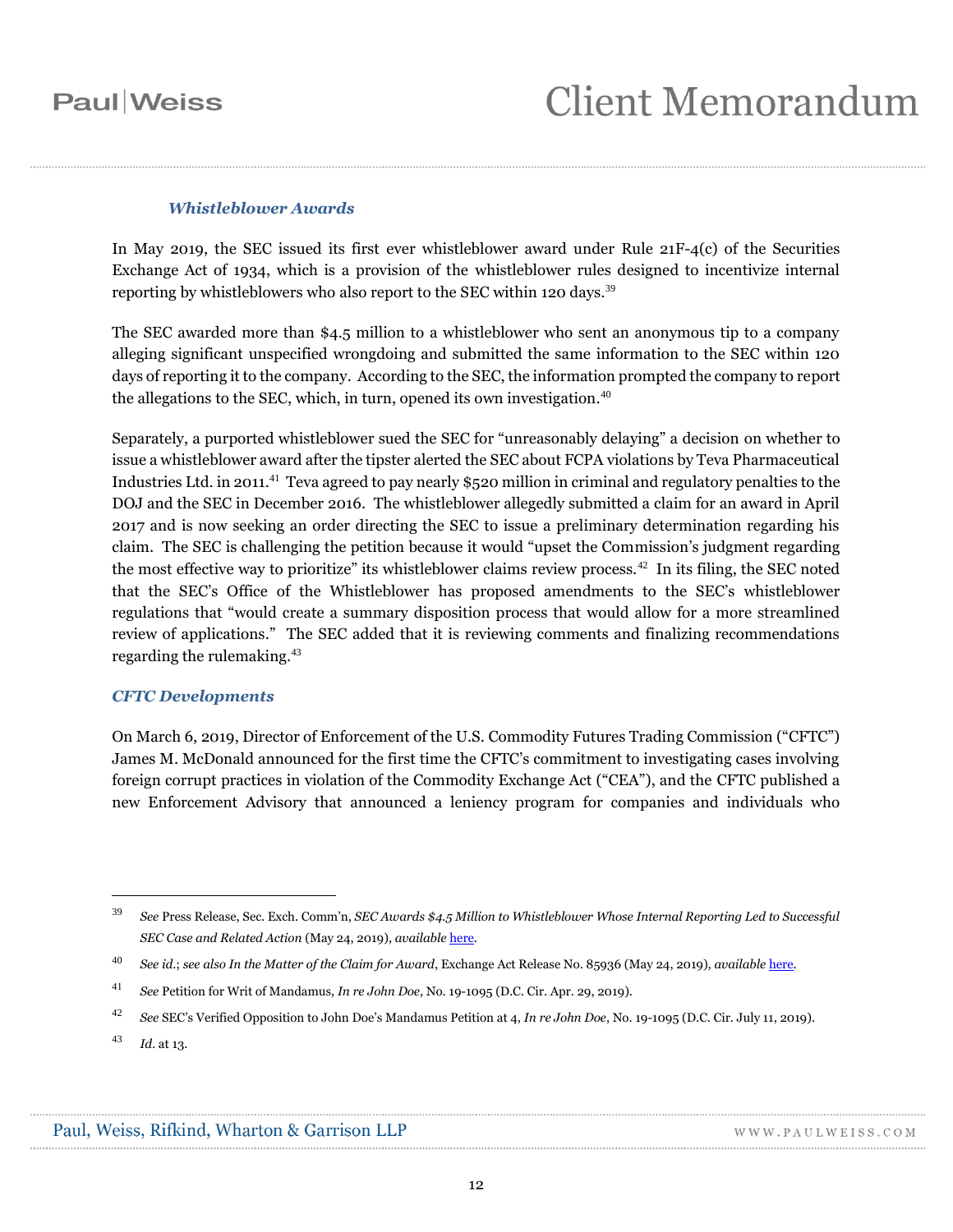# Client Memorandum

cooperate and self-report foreign corrupt practices to the CFTC. <sup>44</sup> Director McDonald also disclosed that the CFTC already had open investigations involving corruption in commodities markets.

The announcements characterized the CFTC's involvement in foreign bribery investigations as part of a continued effort among U.S. agencies to coordinate the investigation of foreign corrupt practices and the imposition of corporate penalties to avoid "piling on," though at the same time it marks a new programmatic effort by the CFTC to address foreign bribery in the commodities markets. In remarks at the American Bar Association's National Institute on White Collar Crime, Director McDonald emphasized coordination efforts among the CFTC, the DOJ, and the SEC, noting that the CFTC is working closely with these enforcement agencies "to avoid duplicative investigative steps."<sup>45</sup> Director McDonald said that the CFTC will not "pile onto" other existing investigations and that it will provide dollar-for-dollar credit for disgorgement or restitution payments in related actions when it imposes monetary penalties. He added that the CFTC Whistleblower Program, established in 2011 under the Dodd-Frank Act, will apply to CEA violations involving foreign corruption. To date, the CFTC has granted nine whistleblower awards totaling more than \$87 million, with 2018 seeing a record number of whistleblowers and awards.<sup>46</sup>

Although the CEA does not penalize corruption, Director McDonald—a former Assistant U.S. Attorney in the Public Corruption Unit for the Southern District of New York—identified several examples of corrupt practices that "might constitute fraud, manipulation, false reporting, or a number of other types of violations under the CEA," including: bribes to secure business in connection with regulated activities like trading, advising, or dealing in swaps or derivatives; corrupt practices used to manipulate benchmarks that serve as the basis for related derivatives contracts; prices that are the product of corruption and are falsely reported to benchmarks; or corrupt practices that alter the prices in commodity markets that drive U.S. derivatives prices.<sup>47</sup>

The CFTC's commitment to investigating foreign corrupt practices is not entirely new, but arises out of the agency's efforts to charge cases in parallel with FCPA investigations.<sup>48</sup> For instance, on June 4, 2018, the DOJ announced an FCPA resolution involving Société Générale S.A., a Paris-based financial services

<sup>44</sup> James M. McDonald, Commodity Futures Trading Commission Director of Enforcement, *Remarks at the American Bar Association's National Institute on White Collar Crime* (Mar. 6, 2019) (hereinafter, "McDonald Remarks"), *available* [here;](https://www.cftc.gov/PressRoom/SpeechesTestimony/opamcdonald2) *see also* Paul, Weiss Client Memorandum, "DOJ, FBI, and CFTC Announce FCPA Policy Revisions and Initiatives" (Mar. 15, 2019), *available* [here.](https://www.paulweiss.com/practices/litigation/anti-corruption-fcpa/publications/doj-fbi-and-cftc-announce-fcpa-policy-revisions-and-initiatives?id=28422) 

<sup>45</sup> McDonald Remarks, *supra*.

<sup>46</sup> *See* Commodity Futures Trading Commission, *2018 Annual Report on the Division of Enforcement* at 14 (Nov. 2018), *available* [here.](https://www.cftc.gov/sites/default/files/2018-11/ENFAnnualReport111418_0.pdf)

<sup>47</sup> McDonald Remarks, *supra*.

<sup>48</sup> *See* Commodity Futures Trading Commission, *2018 Annual Report on the Division of Enforcement* at 12-13 (Nov. 2018), *available* [here.](https://www.cftc.gov/sites/default/files/2018-11/ENFAnnualReport111418_0.pdf)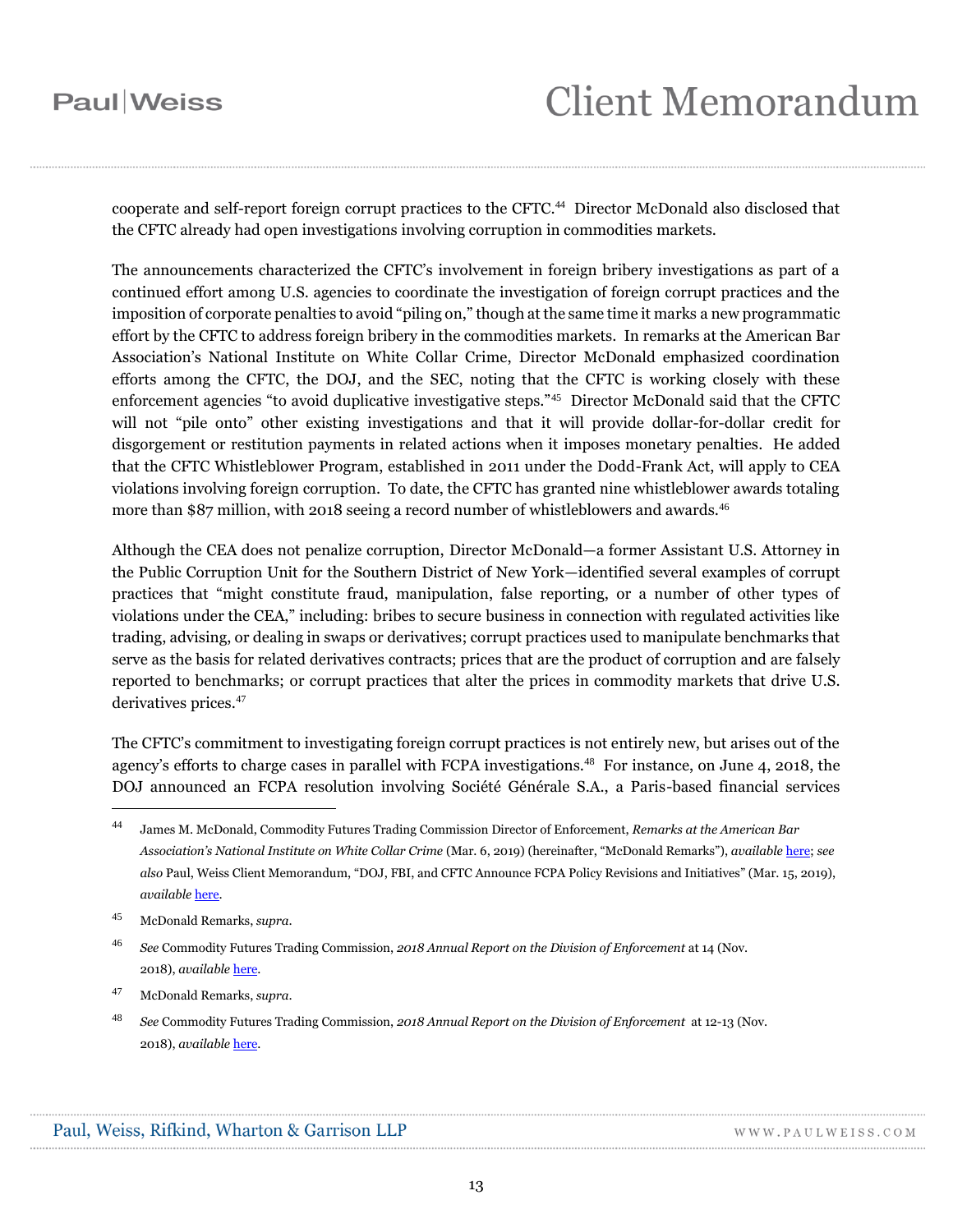# **Client Memorandum**

company, which agreed to pay over \$860 million in penalties to resolve criminal charges in France and the U.S. in connection with charges of bribery and interest rate manipulation.<sup>49</sup> On the same day, the CFTC accepted a settlement offer ordering Société Générale to pay \$475 million in regulatory penalties and disgorgement in connection with similar interest rate manipulation charges. $50$ 

The CFTC's related Advisory on Self Reporting and Cooperation for CEA Violations Involving Foreign Corrupt Practices provides incentives to report CEA violations involving foreign corrupt practices.<sup>51</sup> Absent aggravating circumstances, that Advisory provides a presumption that the CFTC Enforcement Division will recommend a resolution with no civil monetary penalty if a company or individual that is not registered with the CFTC timely and voluntarily self-discloses, fully cooperates, and appropriately remediates. Aggravating circumstances that may negate the presumption include, but are not limited to, involvement by executive management of the company in the misconduct, pervasiveness of the misconduct within the company, and recidivism. In all instances, the CFTC Enforcement Division will "still require payment of all disgorgement, forfeiture, and/or restitution resulting from the misconduct at issue."<sup>52</sup>

### **Individual Prosecutions**

 $\overline{a}$ 

Consistent with its stated commitment to prioritizing prosecutions of individuals,<sup>53</sup> the DOJ has remained active in pursuing such prosecutions.

Based on publicly available records, FCPA charges were brought against eleven individuals in the first half of the year.<sup>54</sup> The DOJ charged all eleven of these individuals, and the SEC also charged two of them. Four

<sup>50</sup> *See In re Société Générale S.A.*, CFTC No. 18-14, 2018 WL 2761752 (June 4, 2018) (consent order) (benchmark manipulation).

<sup>49</sup> *See* Deferred Prosecution Agreement, *U.S.* v. *Société Générale S.A.*, No. 18-CR-253 (E.D.N.Y. June 5, 2018); Press Release, Dep't of Justice, *Société Générale S.A. Agrees to Pay \$860 Million in Criminal Penalties for Bribing Gaddafi-Era Libyan Officials and Manipulating LIBOR Rate* (June 4, 2018), *available* [here;](https://www.justice.gov/opa/pr/soci-t-g-n-rale-sa-agrees-pay-860-million-criminal-penalties-bribing-gaddafi-era-libyan) *see also* Paul, Weiss Client Memorandum, "Société Générale and Legg Mason to Pay Nearly \$650 Million to Resolve DOJ Investigation of Libyan Bribery Scheme" (June 7, 2018), *available* [here.](https://www.paulweiss.com/media/3977841/7jun18-socgen.pdf)

<sup>51</sup> *See* Commodity Futures Trading Commission, *Advisory on Self Reporting and Cooperation for CEA Violations Involving Foreign Corrupt Practices* (Mar. 6, 2019), *available* [here.](https://www.cftc.gov/sites/default/files/2019-03/enfadvisoryselfreporting030619.pdf)

<sup>52</sup> *Id.* Due to independent reporting obligations, futures professionals registered with the CFTC are ineligible for a resolution with no civil monetary penalty, but registrants that timely and voluntarily self-disclose, fully cooperate, and appropriately remediate will receive a recommended "substantial reduction in the civil monetary penalty." *Id.*

<sup>53</sup> *See, e.g.*, Rod J. Rosenstein, Deputy Att'y Gen., Dep't of Justice, *Keynote Address on FCPA Enforcement Developments* (Mar. 7, 2019), *available* [here.](https://www.justice.gov/opa/speech/deputy-attorney-general-rod-j-rosenstein-delivers-keynote-address-fcpa-enforcement)

<sup>54</sup> *See* Information, *U.S.* v. *Lyon*, No. 19-CR-00008 (D. Haw. Jan. 16, 2019); Indictment, *U.S.* v. *Coburn*, No. 19-CR-120 (D.N.J. Feb. 14, 2019); Indictment, *U.S.* v. *Pinto-Franceschi*, No. 19-CR-135 (S.D. Tex. Feb. 21, 2019); Indictment, *U.S.* v. *Karimova*, No. 19-CR-165 (S.D.N.Y. Mar. 7, 2019); Indictment, *U.S.* v. *Cevallos Diaz*, No. 19-CR-20284-RS (S.D. Fla. May 9, 2019);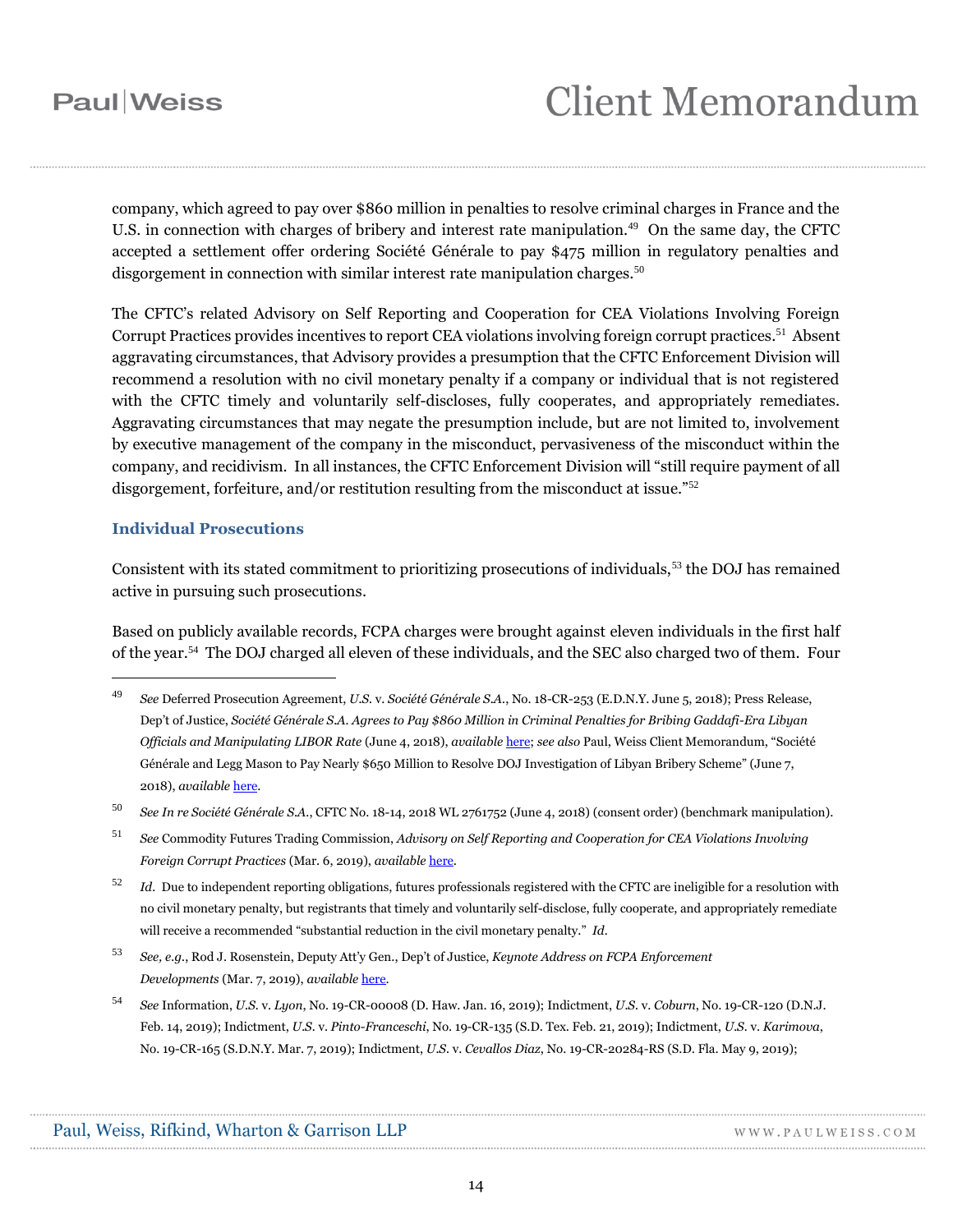$\overline{a}$ 

## **Client Memorandum**

of these individual prosecutions were ancillary to corporate resolutions, with DOJ and SEC charges brought against two former executives in connection with an alleged bribery scheme involving Cognizant and, as discussed above, DOJ charges brought against an Uzbek executive in connection with the alleged MTS scheme and against a consultant in connection with the alleged TFMC scheme.<sup>55</sup>

Charges also were unsealed against three individuals—Andrew Pearse, Surjan Singh, and Detelina Subeva who were indicted in December 2018. All three individuals, investment bankers who reside in the United Kingdom, were charged with conspiracy to violate the FCPA in connection with allegations that they facilitated bribe payments to government officials in Mozambique and circumvented the internal accounting controls of a foreign investment bank that arranged two of the loans to the government officials.<sup>56</sup> In May 2019, Subeva pleaded guilty to money laundering conspiracy.<sup>57</sup> Pearse and Singh are contesting extradition to the United States from the United Kingdom.

Five individuals pleaded guilty to FCPA charges.<sup>58</sup> Among these were Jose Manuel Gonzalez Testino, who pleaded guilty to charges related to his role in an alleged scheme to pay bribes to officials of Petroleos de Venezuela S.A. ("PdVSA"), the Venezuelan state-owned energy company, and Jesus Ramon Veroes and Luis

<sup>57</sup> *See* Brendan Pierson, *Ex-Credit Suisse Banker Pleads Guilty to U.S. Charge Over Mozambique Loan*, REUTERS (May 20, 2019), *available* [here.](https://www.reuters.com/article/us-mozambique-credit-suisse-charges/ex-credit-suisse-banker-pleads-guilty-to-u-s-charge-over-mozambique-loan-idUSKCN1SQ2E1)

WWW.PAULWEISS.COM

Information, *U.S.* v. *Chacin Haddad*, No. 19-CR-20351 (S.D. Fla. June 11, 2019); Press Release, Dep't of Justice, *Technipfmc PLC and U.S.-Based Subsidiary Agree to Pay Over \$296 Million in Global Criminal Fines to Resolve Foreign Bribery Case* (June 25, 2019), *available* [here.](https://www.justice.gov/usao-edny/pr/technipfmc-plc-and-us-based-subsidiary-agree-pay-over-296-million-global-criminal-fines)

<sup>55</sup> *See* Indictment, *U.S.* v. *Coburn*, No. 19-CR-120 (D.N.J. Feb. 14, 2019); Indictment, *U.S.* v. *Karimova*, No. 19-CR-165 (S.D.N.Y. Mar. 7, 2019); Press Release, Dep't of Justice, *Technipfmc PLC and U.S.-Based Subsidiary Agree to Pay Over \$296 Million in Global Criminal Fines to Resolve Foreign Bribery Case* (June 25, 2019), *available* [here.](https://www.justice.gov/usao-edny/pr/technipfmc-plc-and-us-based-subsidiary-agree-pay-over-296-million-global-criminal-fines)

<sup>56</sup> *See* Indictment, *U.S.* v. *Boustani*, No. 18-CR-681 (E.D.N.Y. Dec. 19, 2018); Press Release, Dep't of Justice, *Mozambique's Former Finance Minister Indicted Alongside Other Former Mozambican Officials, Business Executives, and Investment Bankers in Alleged \$2 Billion Fraud and Money Laundering Scheme That Victimized U.S. Investors* (Mar. 7, 2019), *available* [here.](https://www.justice.gov/opa/pr/mozambique-s-former-finance-minister-indicted-alongside-other-former-mozambican-officials)

<sup>58</sup> *See* Press Release, Dep't of Justice, *Micronesian Government Official Arrested in Money Laundering Scheme Involving Foreign Bribery* (Feb. 12, 2019), *available* [here;](https://www.justice.gov/opa/pr/micronesian-government-official-arrested-money-laundering-scheme-involving-foreign-bribery) Press Release, Dep't of Justice, *Business Executive Pleads Guilty to Foreign Bribery Charges in Connection With Venezuela Bribery Scheme* (May 29, 2019), *available* [here;](https://www.justice.gov/opa/pr/business-executive-pleads-guilty-foreign-bribery-charges-connection-venezuela-bribery-scheme) Press Release, Dep't of Justice, *Technipfmc PLC and U.S.-Based Subsidiary Agree to Pay Over \$296 Million in Global Criminal Fines to Resolve Foreign Bribery Case* (June 25, 2019), *available* [here;](https://www.justice.gov/usao-edny/pr/technipfmc-plc-and-us-based-subsidiary-agree-pay-over-296-million-global-criminal-fines) Press Release, Dep't of Justice, *Two Former Venezuelan Officials Charged and Two Businessmen Plead Guilty in Connection With Venezuela Bribery Scheme* (June 27, 2019), *available* [here.](https://www.justice.gov/opa/pr/two-former-venezuelan-officials-charged-and-two-businessmen-plead-guilty-connection-venezuela)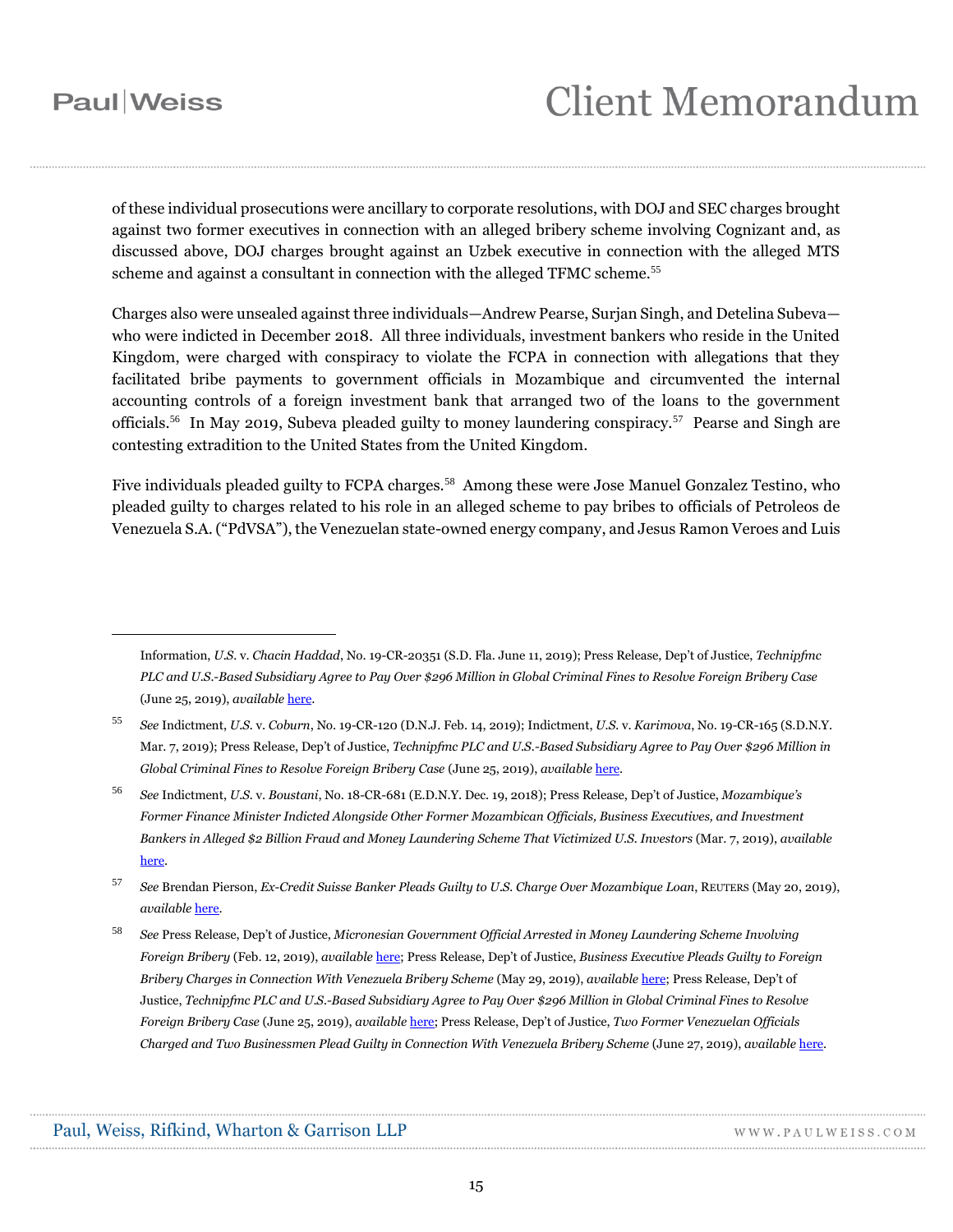# **Client Memorandum**

Alberto Chacin Haddad, who pleaded guilty to charges related to corrupt payments made to foreign officials at Venezuela's state-owned electricity company, Corporación Eléctrica Nacional, S.A. ("Corpoelec").<sup>59</sup>

Following a two-week jury trial in the District of Massachusetts, Roger Richard Boncy and Joseph Baptiste were found guilty of conspiring to violate the FCPA.<sup>60</sup> According to evidence presented at trial, the defendants solicited bribes from undercover FBI agents posing as potential investors in connection with a proposed project to develop a port in Haiti, which was expected to cost approximately \$84 million. During a recorded meeting at a Boston-area hotel, the defendants told the undercover agents that, in order to secure Haitian government approval of the project, they would funnel bribes to Haitian officials through a Maryland-based non-profit entity that purported to help impoverished residents of Haiti.

Four individuals were sentenced in connection with FCPA convictions, with sentences ranging from time served to three years in prison.<sup>61</sup>

Looking forward, FCPA trials against five individuals are scheduled to commence in the second half of  $2019.^{62}$ 

### **Multi-Jurisdictional Coordination**

As in prior years, senior officials in the Trump administration affirmed publicly their agencies' commitments to coordinating with foreign authorities, including in transnational bribery cases. For example, former Deputy Attorney General Rosenstein explained that "international cooperation is essential to prohibit corruption by multinational corporations." 63

<sup>59</sup> Press Release, Dep't of Justice, *Business Executive Pleads Guilty to Foreign Bribery Charges in Connection With Venezuela Bribery Scheme* (May 29, 2019), *available* [here;](https://www.justice.gov/opa/pr/business-executive-pleads-guilty-foreign-bribery-charges-connection-venezuela-bribery-scheme) Press Release, Dep't of Justice, *Two Former Venezuelan Officials Charged and Two Businessmen Plead Guilty in Connection With Venezuela Bribery Scheme* (June 27, 2019), *available* [here.](https://www.justice.gov/opa/pr/two-former-venezuelan-officials-charged-and-two-businessmen-plead-guilty-connection-venezuela)

<sup>60</sup> *See* Press Release, Dep't of Justice, *Two Businessmen Convicted of International Bribery Offenses* (June 20, 2019), *available* [here.](https://www.justice.gov/opa/pr/two-businessmen-convicted-international-bribery-offenses-0)

<sup>61</sup> *See* Press Release, U.S. Attorney's Office, S.D.N.Y., *Patrick Ho, Former Head Of Organization Backed By Chinese Energy Conglomerate, Sentenced to 3 Years in Prison for International Bribery and Money Laundering Offenses* (Mar. 25, 2019), *available* [here;](https://www.justice.gov/usao-sdny/pr/patrick-ho-former-head-organization-backed-chinese-energy-conglomerate-sentenced-3) Press Release, Dep't of Justice, *U.S. Executive Sentenced to Prison for Role in Conspiracy to Violate Foreign Corrupt Practices Act* (May 14, 2019), *available* [here;](https://www.justice.gov/opa/pr/us-executive-sentenced-prison-role-conspiracy-violate-foreign-corrupt-practices-act) Judgment in a Criminal Case, *U.S.* v. *Simon*, No. 16-CR-831-4 (S.D.N.Y. June 14, 2019); Judgment in a Criminal Case, *U.S.* v. *Wang*, No. 16-CR-495 (S.D.N.Y. June 26, 2019).

<sup>62</sup> *See U.S.* v. *Chatburn Ripalda*, No. 18-CR-20312 (S.D. Fla. 2018); *U.S.* v. *Pinto-Franceschi*, No. 19-CR-135 (S.D. Tex. 2019); *U.S.* v. *Cevallos Diaz*, No. 19-CR-20284 (S.D. Fla. 2019).

<sup>63</sup> *See* Rod J. Rosenstein, Deputy Att'y Gen., Dep't of Justice, *Keynote Address on FCPA Enforcement Developments* (Mar. 7, 2019), *available* [here.](https://www.justice.gov/opa/speech/deputy-attorney-general-rod-j-rosenstein-delivers-keynote-address-fcpa-enforcement)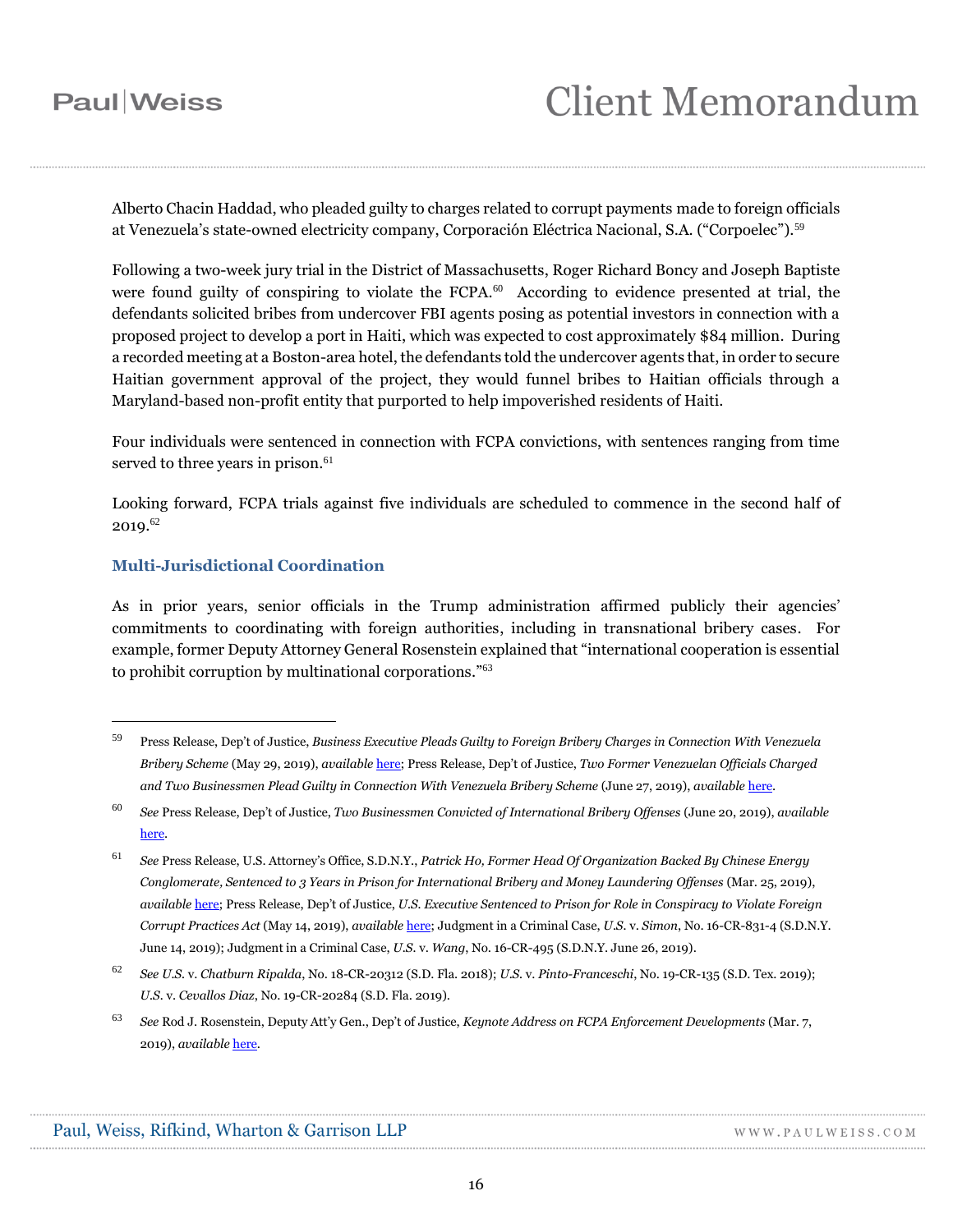# **Client Memorandum**

Consistent with this commitment, in the first half of the year, U.S. authorities coordinated with and leveraged the resources of their foreign counterparts, as demonstrated by the resolutions with MTS and TFMC.

International cooperation is also demonstrated by the continued worldwide investigation into the alleged misappropriation of more than \$4.5 billion in funds by senior government officials from 1Malaysia Development Berhad ("1MDB"), the state-owned strategic development company, and related allegations. Malaysian authorities filed criminal charges against Goldman Sachs, alleging that the bank made false statements to regulators in arranging \$6.5 billion of bond sales for 1MDB.<sup>64</sup> Malaysian authorities also fined Deloitte \$535,000 for failure to discharge its statutory obligations despite discovering irregularities when auditing a \$583 million program issued by a unit of 1MDB. $^{65}$  In addition, Malaysia agreed to extradite to the United States a former Goldman Sachs banker who, in 2018, was charged by the DOJ with FCPA violations in connection with the 1MDB investigation.<sup>66</sup> The banker faces separate criminal charges in Malaysia.

U.S. coordination with certain other foreign counterparts—such as China—was noticeably absent.<sup>67</sup>

### **Foreign Jurisdictions' Anti-Corruption Enforcement Activity**

Significant foreign anti-corruption enforcement activity occurred abroad in the first half of 2019. Noteworthy examples are provided below.

<sup>64</sup> *See* Anisah Shukry, *Malaysia Could Drop Goldman's 1MDB Charges for \$7.5 Billion*, BLOOMBERG (Jan. 18, 2019), *available* [here.](https://www.bloomberg.com/news/articles/2019-01-18/malaysia-may-discuss-dropping-goldman-s-charges-for-7-5-billion#pwkey=pw2)

<sup>65</sup> *See* Yantoultra Ngui & Samuel Rubenfeld, *Malaysia's Securities Commission Fines Deloitte Over Breaches Tied to 1MDB*, WALL ST. J. (Jan. 31, 2019), *available* [here.](https://www.wsj.com/articles/malaysias-securities-commission-fines-deloitte-over-breaches-tied-to-1mdb-11548882601)

<sup>66</sup> *See* Suzanne Barlyn, *U.S. Starts Giving Documents to Lawyers of Ex-Goldman Banker Ng in 1MDB Case*, REUTERS (May 23, 2019), *available* [here;](https://www.reuters.com/article/us-malaysia-politics-1mdb-goldman-sachs/us-starts-giving-documents-to-lawyers-of-ex-goldman-banker-ng-in-1mdb-case-idUSKCN1ST1XD) Anisah Shukry, *Ex-Goldman Banker to Be Extradited to U.S. for 1MDB Charges*, BLOOMBERG (Feb. 14, 2019), *available* [here.](https://www.bloomberg.com/news/articles/2019-02-15/ex-goldman-banker-seeks-extradition-to-u-s-for-1mdb-charges?utm_source=google&utm_medium=bd&cmpId=google#pwkey=pw2)

 $67$  For instance, a federal judge in Washington D.C. found three Chinese banks—including state-owned Bank of Communications—in contempt for refusing to comply with subpoenas in connection with a federal investigation of North Korean sanctions violations. In addressing these sanctions, Chinese Foreign Ministry spokesperson Geng Shuang stated that China "always oppose[s] the so-called long-arm jurisdiction over Chinese businesses by the U.S." *See* Geng Shuang, Spokesperson, Chinese Foreign Ministry, *Regular Press Conference* (June 25, 2019), *available* [here.](https://www.fmprc.gov.cn/mfa_eng/xwfw_665399/s2510_665401/t1675600.shtml)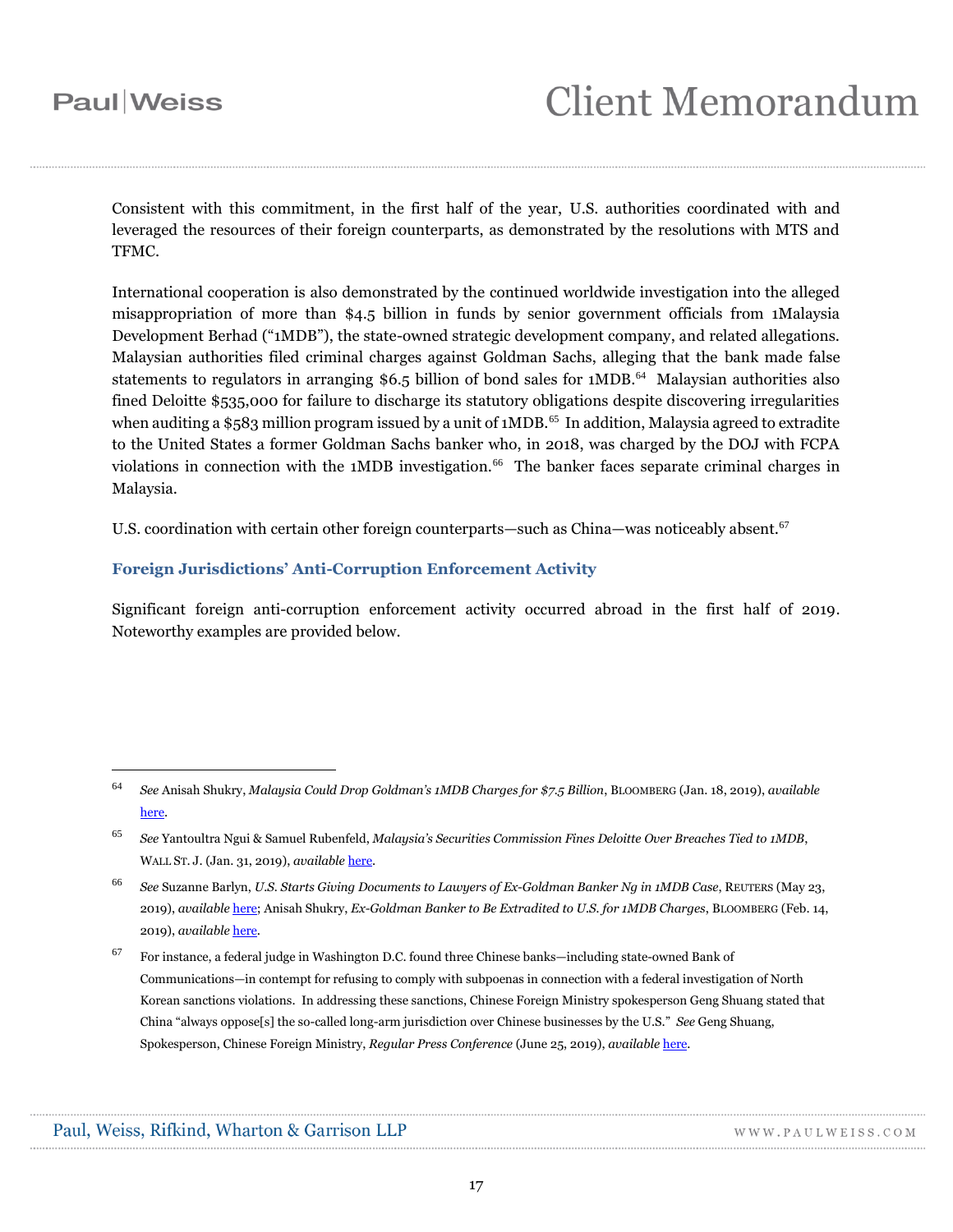### *Asia*

In **China**, the former chief of Interpol, Meng Hongwei, pleaded guilty to receiving more than \$2 million worth of bribes in exchange for favors. 68 Wang Xiaoguang, a former provincial vice-governor in southern China, pleaded guilty and was sentenced to twenty years in jail and fined a record \$26 million for bribery, embezzlement, and insider trading.<sup>69</sup>

### *Europe and the Middle East*

The highest court in **France** ordered that former President Nicolas Sarkozy must stand trial on corruption charges. President Sarkozy is accused of attempted bribery for offering a promotion to a French judge in exchange for information about a criminal inquiry into his presidential campaign financing.<sup>70</sup> The judge and President Sarkozy's lawyer also face trial on related charges.

Also in France, Lamine Diack, the president of the International Association of Athletics Federations from 1999 to 2015, was ordered to stand trial on charges of corruption and money laundering allegedly carried out during his presidency.<sup>71</sup> Diack's trial follows a four-year investigation into doping cover-ups, extortion, and bribery in world athletics, including an alleged conspiracy to conceal positive drug tests by Russian athletes. Separately, Tsunekazu Takeda, the president of Japan's Olympic Committee and chairman of the International Olympic Committee's marketing commission, was indicted in France on corruption charges related to Tokyo's bid to host the 2020 Summer Olympics.<sup>72</sup>

In **Italy**, Parliament approved a so-called "bribe destroyer" (spazzacorotti) bill aimed at combating corruption in Italy's public sector.<sup>73</sup> The bill eases the statute of limitations for corruption cases, prohibits certain individuals convicted of corruption from holding public office or seeking state contracts, imposes

<sup>68</sup> *See* Philip Wen, *Former Interpol Chief Admits to Taking Bribes, Chinese Court Says*, WALL ST. J. (June 20, 2019), *available* [here.](https://www.wsj.com/articles/former-interpol-chief-admits-to-taking-bribes-chinese-court-says-11561024497)

<sup>69</sup> *See* William Zheng, *China Ex-Official Who Collected Rare Orchids and Mao-tai Liquor Jailed for 20 Years for Corruption*, S. CHINA MORNING POST (Apr. 23, 2019), *available* [here.](https://www.scmp.com/news/china/politics/article/3007384/chinese-ex-official-who-collected-rare-orchids-and-mao-tai)

- <sup>70</sup> *See* Emmanuel Jarry & Richard Lough, *France's Sarkozy Loses Bid to Avoid Corruption Trial,* REUTERS (June 19, 2019), *available* [here.](https://af.reuters.com/article/worldNews/idAFKCN1TK1ND)
- <sup>71</sup> *See* Sean Ingle, *Lamine Diack to Stand Trial for Money Laundering and Corruption,* GUARDIAN (June 24, 2019), *available* [here.](https://www.theguardian.com/sport/2019/jun/24/lamine-diack-trial-money-laundering-corruption-iaaf)
- <sup>72</sup> *See* Ben Dooley, *Japan's Olympic Chief to Step Down Amid Corruption Investigation*, N.Y. TIMES (Mar. 19, 2019), *available* [here;](https://www.nytimes.com/2019/03/19/business/japan-olympics-bribery-corruption.html) Tariq Panja & Hiroko Tabuchi, *Japan's Olympics Chief Faces Corruption Charges in France*, N.Y. TIMES (Jan. 11, 2019), *available* [here.](https://www.nytimes.com/2019/01/11/world/europe/japan-olympics-corruption-tsunekazu-takeda.html#pwkey=pw2)
- <sup>73</sup> *See Italy: New Anti-Corruption Legislation Comes Into Force*, GLOBAL LEGAL MONITOR: LIBRARY OF CONGRESS (Feb. 26, 2019), *available* [here.](https://www.loc.gov/law/foreign-news/article/italy-new-anti-corruption-legislation-comes-into-force/)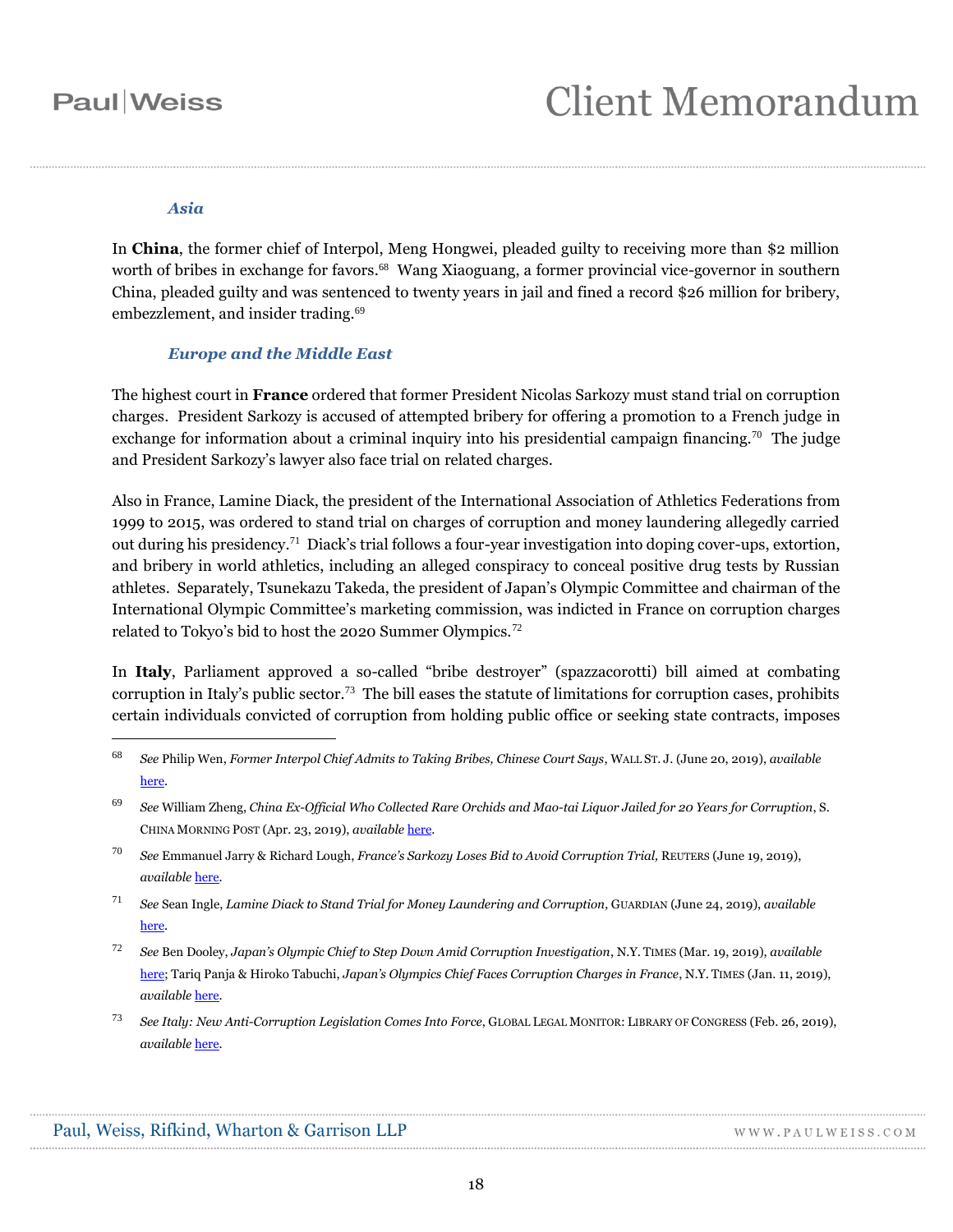$\overline{a}$ 

harsher penalties in bribery cases involving public officials, increases the penalties for embezzlement, and expands the definition of a foreign public official.

Royal Dutch Shell is currently standing trial in Italy on bribery charges relating to a \$1.3 billion oil deal in Nigeria.<sup>74</sup> The Dutch Public Prosecutor's Office has announced plans to prosecute Shell for corruption charges related to the same allegations.

In **Israel**, following over two years of investigations and three separate corruption probes, Israel's Attorney General announced plans to indict Prime Minister Benjamin Netanyahu for bribery, fraud and breach of trust in connection with three sets of allegations. 75 First, Prime Minister Netanyahu allegedly granted Bezeq, an Israeli telecommunications company, regulatory benefits in exchange for favorable media coverage of himself and his wife. Second, he allegedly received hundreds of thousands of dollars in gifts in exchange for favors, including lobbying U.S. officials for a visa. Third*,* Prime Minister Netanyahu allegedly attempted to curtail the circulation of a leading Israeli daily newspaper in exchange for favorable coverage from a rival paper. 76

Laura Codruta Kovesi, the former chief of Romania's anticorruption agency, was indicted in **Romania** on bribery, abuse of office, and false testimony charges.<sup>77</sup> Kovesi is one of two candidates being considered to lead the European Public Prosecutor's Office, a new agency with a mandate to investigate and prosecute large-scale and cross-border crimes related to the European Union's budget, when it launches next year.<sup>78</sup> The European Commission issued a statement calling for the Romanian government, which has strongly opposed Kovesi's candidacy, to treat her fairly.<sup>79</sup>

In **Ukraine**, President Petro Poroshenko announced the launch of a special court to try corruption cases, along with the appointment of thirty-eight new judges to that court. <sup>80</sup> Ukraine established the court as part

<sup>74</sup> *See* Stanley Reed, *Shell May Face Charges in Netherlands Tied to Nigerian Oil Deal,* N.Y. TIMES (Mar. 1, 2019), *available* [here.](https://www.nytimes.com/2019/03/01/business/shell-netherlands-nigeria-charges.html#pwkey=pw2)

<sup>75</sup> *See* Felicia Schwartz, *Israel Attorney General to Charge Prime Minister Netanyahu With Bribery, Fraud*, WALL ST. J. (Mar. 1, 2019), *available* [here.](https://www.wsj.com/articles/israel-attorney-general-to-charge-prime-minister-netanyahu-with-bribery-fraud-11551372317#pwkey=pw2)

<sup>76</sup> *See* David M. Halbfinger, *The Cases Against Netanyahu and a Decision to Indict,* N.Y. TIMES (Feb. 28, 2019), *available* [here.](https://www.nytimes.com/2019/02/28/world/middleeast/benjamin-netanyahu-indictment.html)

<sup>77</sup> *See* Luiza Ilie & Jan Strupczewski, *Romania Files Charges Against Former Chief Anti-Corruption Prosecutor,* REUTERS (Mar. 29, 2019), *available* [here.](https://www.reuters.com/article/us-romania-corruption/romania-files-charges-against-former-chief-anti-corruption-prosecutor-idUSKCN1RA1GD)

<sup>78</sup> *See* Kit Gillet, *Leading Prosecutor for E.U. Anticorruption Job Is Barred From Leaving Romania,* N.Y. TIMES (Mar. 29, 2019), *available* [here.](https://www.nytimes.com/2019/03/29/world/europe/romania-corruption-proescutor-eu.html)

<sup>&</sup>lt;sup>79</sup> See Valerie Hopkins & Michael Peel, *EU Warns Romania Over Clampdown on Former Anti-Corruption Chief, FIN. TIMES* (Mar. 29, 2019), *available* [here.](https://www.ft.com/content/cffb798c-51a1-11e9-b401-8d9ef1626294)

<sup>80</sup> *See* Andrei Makhovsky, *Ukraine President Rolls Out Special Court to Try Corruption Cases,* REUTERS (Apr. 11, 2019), *available* [here.](https://www.reuters.com/article/us-ukraine-election-imf/ukraine-president-rolls-out-special-court-to-try-corruption-cases-idUSKCN1RN1SQ)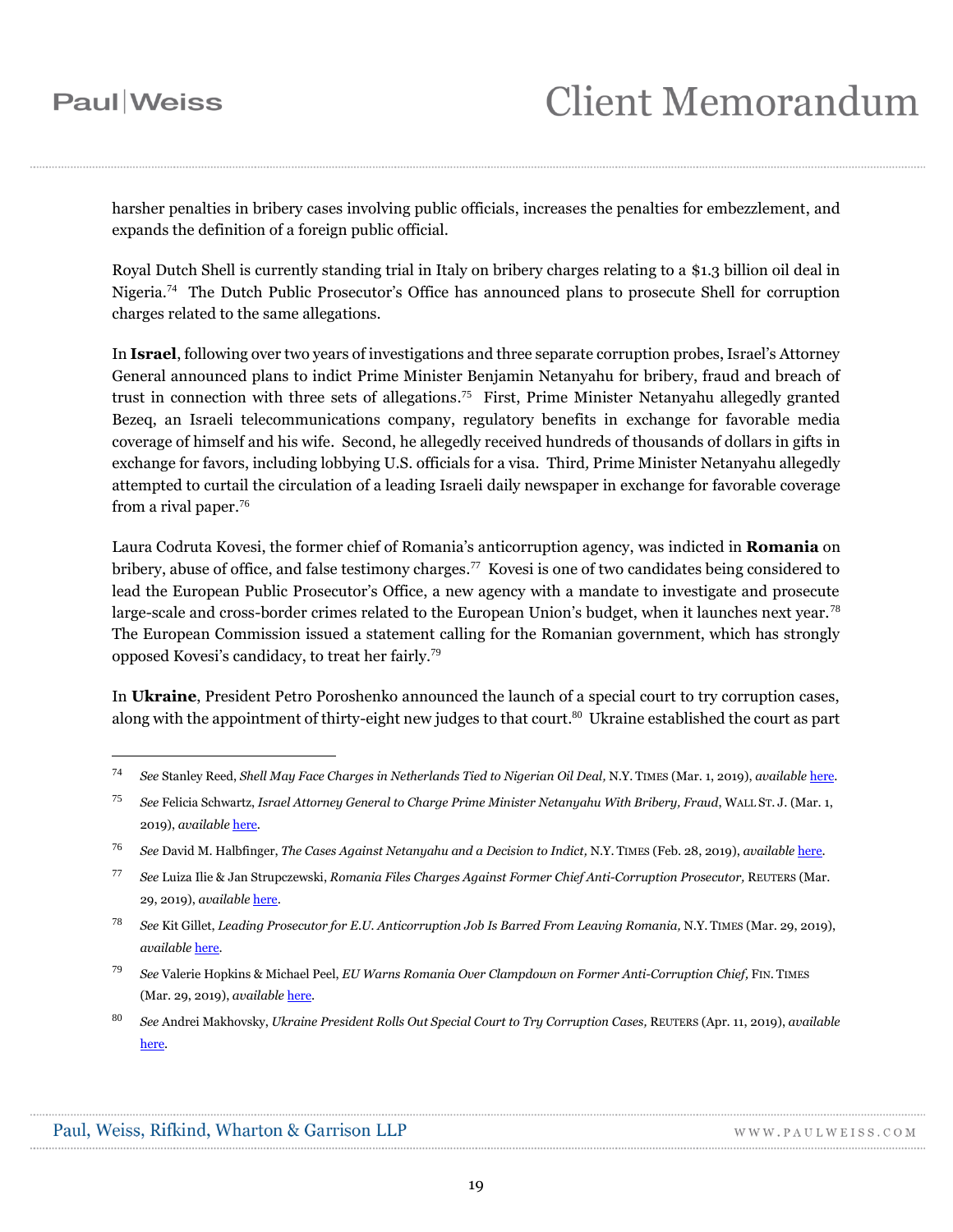of a \$3.9 billion loan program with the International Monetary Fund aimed at prosecuting corruption and insulating court decisions from political pressure or bribery.

In the **United Kingdom**, the Serious Fraud Office ("SFO"), under the leadership of its new director Lisa Osofsky, fined F.H. Bertling Ltd. \$1.1 million for alleged bribe payments made in Angola to secure shipping contracts worth \$20 million.<sup>81</sup> The SFO's investigation also resulted in the convictions of six senior F.H. Bertling executives.

The SFO announced that, as part of an ongoing investigation into corruption at Petrofac, a UK-listed oil services company, David Lufkin, a former Petrofac executive, pleaded guilty to eleven counts of bribery related to payments Petrofac made to win contracts in Iraq and Saudi Arabia worth more than \$4 billion.<sup>82</sup>

In addition, presumably as part of a housekeeping and prioritization exercise, the SFO closed two longrunning corruption investigations without bringing prosecutions.<sup>83</sup> First, the SFO concluded an investigation of GlaxoSmithKline PLC, which began in 2014, following accusations by Chinese authorities that the company had bribed hospitals and officials in China to purchase its medicines. Second, the SFO closed its investigation of Rolls-Royce PLC, which began in 2013, into allegations that the company falsified accounts to hide the illegal use of local middlemen and paid tens of millions of pounds in bribes to win engine and other deals in China, Indonesia, Russia, and Thailand.

### *North America*

 $\overline{a}$ 

In **Canada**, a Quebec court ruled that there is sufficient evidence against SNC-Lavalin, Canada's largest engineering and construction company, to stand trial on fraud and bribery charges. 84 Canadian prosecutors allege that SNC-Lavalin paid approximately \$48 million in bribes to Libyan officials between 2001 and 2011, in violation of Canada's Corruption of Foreign Public Officials Act. SNC-Lavalin was at the center of a political scandal following reports that Prime Minister Justin Trudeau and his aides used "political interference" and "veiled threats" to try to pressure then-Attorney General Jody Wilson-Raybould to settle the case against SNC-Lavalin under Canada's new regime providing for deferred prosecution agreements.<sup>85</sup>

<sup>83</sup> *See* Barney Thompson, *SFO Ends Investigations Into Rolls-Royce and GSK*, FINANCIAL TIMES (Feb. 22, 2019), *available* [here.](https://www.ft.com/content/4c931be4-3695-11e9-bb0c-42459962a812#pwkey=pw2)

<sup>81</sup> *See* Press Release, Serious Fraud Office, *FH Bertling Sentenced for \$20m Angolan Bribery Scheme* (June 3, 2019), *available* [here;](https://www.sfo.gov.uk/2019/06/03/fh-bertling-sentenced-for-20m-angolan-bribery-scheme/) Kristin Broughton, *F.H. Bertling Fined \$1 Million in Angola Bribery Case*, WALL ST. J. (June 3, 2019), *available* [here.](https://www.wsj.com/articles/f-h-bertling-fined-1-million-in-angola-bribery-case-11559601111)

<sup>82</sup> *See* Barney Thompson & Anjli Ravalin, *Former Petrofac Executive Pleads Guilty to Bribery*, FIN. TIMES (Feb. 7, 2019), *available* [here.](https://www.ft.com/content/11b156e2-2ab7-11e9-88a4-c32129756dd8)

<sup>84</sup> *See* Jonathan Montpetit, *SNC-Lavalin to Stand Trial on Corruption Charges, Quebec Judge Rules*, CANADIAN BROADCASTING CORP. (May 29, 2019), *available* [here.](https://www.cbc.ca/news/canada/montreal/snc-lavalin-trial-corruption-bribery-1.5153429)

<sup>85</sup> *See* Alan Yuhas, *How Justin Trudeau Was Ensnared by Scandal: A Corruption Case and 'Veiled Threats*,*'* N.Y. TIMES (Mar. 4, 2019), *available* [here.](https://www.nytimes.com/2019/03/04/world/canada/trudeau-scandal-SNC-Lavalin.html)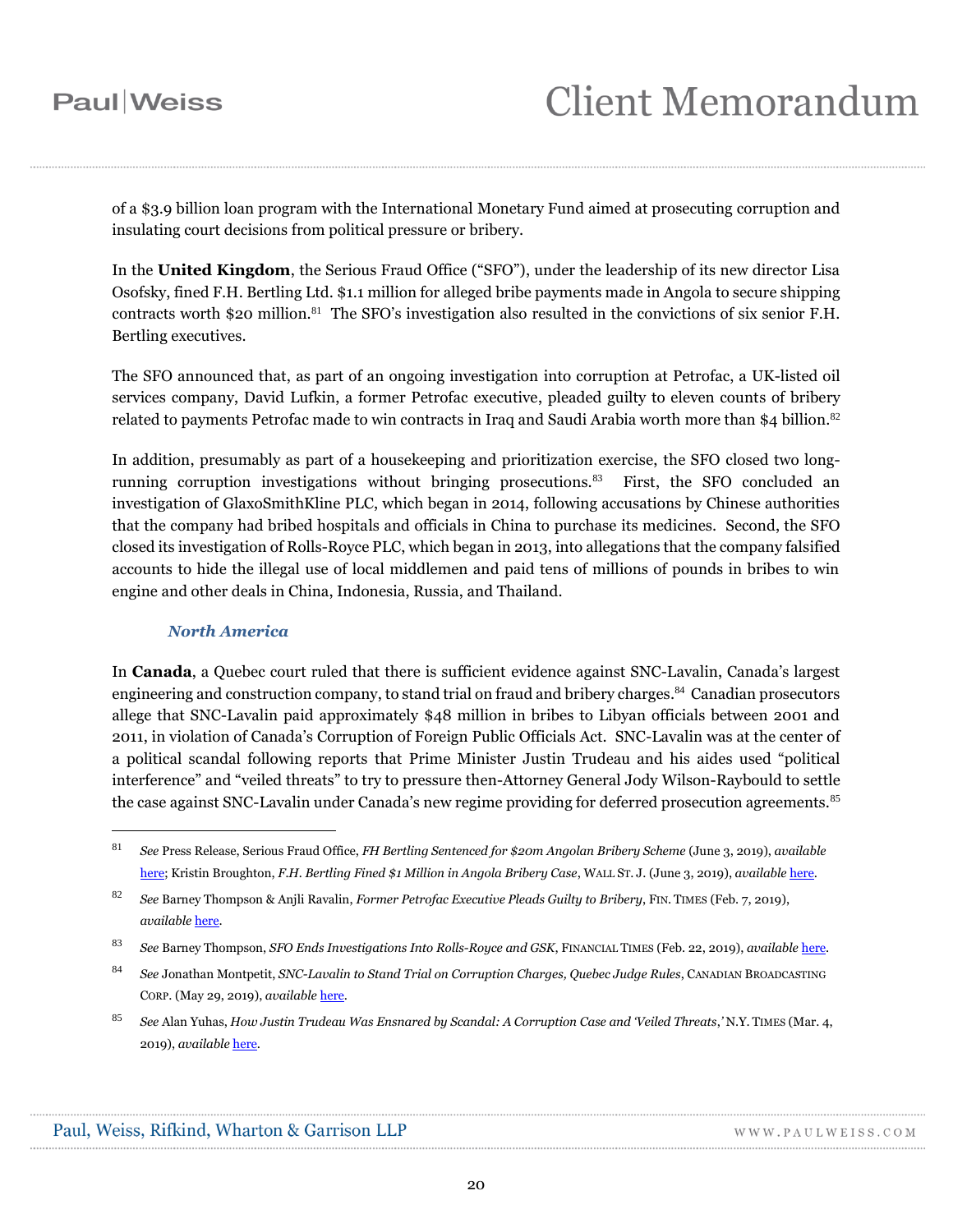Ultimately, Kathleen Roussel, Canada's director of prosecutions, determined not to offer SNC-Lavalin a deferred prosecution agreement, citing the "nature and gravity" of the company's alleged corruption in Libya.<sup>86</sup>

Authorities in **Mexico** indicted Emilio Lozoya Austin, the former head of Petróleos Mexicanos ("Pemex"), the state-run oil company, for bribery, tax fraud, and conducting operations using money from illegal sources.<sup>87</sup> Loyoza's indictment is the first major anticorruption prosecution under the administration of Mexico's President Andrés Manuel López Obrador. Prosecutors allege that Loyoza used Pemex to purchase a dysfunctional fertilizer plant for \$475 million, with related, suspicious money transfers made to a shell company implicated in the investigations relating to Odebrecht S.A., the Brazilian construction conglomerate. The SEC is investigating former President Enrique Peña Nieto's possible role in facilitating these transactions.<sup>88</sup>

### *South America*

Officials and business leaders in Latin America continue to be implicated in the fallout from the investigations into alleged corruption in the construction and oil industries.

In **Brazil**, the Supreme Court ruled in March 2019 that corruption cases involving illegal campaign donations should be handled by electoral courts rather than criminal courts.<sup>89</sup> Many of the convictions resulting from Operation Lava Jato—the sweeping investigation of money laundering and corruption associated with Petrobras—have involved illegal campaign donations, and Brazilian prosecutors have warned that the court's ruling could undermine their ability to hold politicians accountable in similar corruption cases.

<sup>86</sup> *See* Jim Bronskill, *Prosecutor Cited 'Gravity' of Alleged SNC-Lavalin Offences: Court Documents*, CANADIAN BROADCASTING CORP. (Apr. 5, 2019), *available* [here.](https://www.cbc.ca/news/politics/snc-lavalin-federal-court-appeal-1.5086604)

<sup>87</sup> *See* Kirk Semple & Azam Ahmed, *Mexico Charges Former Oil Official With Bribery in Anticorruption Drive,* N.Y. TIMES (May 28, 2019), *available* [here.](https://www.nytimes.com/2019/05/28/world/americas/mexico-corruption-prosecution-oil-company.html#pwkey=PW2)

<sup>88</sup> *See* Diego Ore, *Lawyer for Ex-Pemex Boss Wants Pena Nieto to Testify in Graft Probe,* REUTERS (May 29, 2019), *available* [here;](https://www.reuters.com/article/us-mexico-corruption-lawyer/lawyer-for-ex-pemex-boss-wants-pena-nieto-to-testify-in-graft-probe-idUSKCN1SZ1UA) Noé Cruz Serrano, *U.S. Authorities Are Investigating Former President Peña Nieto for Bribery,* EL UNIVERSAL (June 18, 2019), *available* [here.](https://www.eluniversal.com.mx/english/us-authorities-are-investigating-former-president-pena-nieto-bribery)

<sup>89</sup> *See* Brad Brooks, *Brazil Supreme Court Decision Seen as 'Blow' to Car Wash Probe*, REUTERS (Mar. 14, 2019), *available* [here.](https://www.reuters.com/article/us-brazil-corruption/brazil-supreme-court-decision-seen-as-blow-to-car-wash-probe-idUSKCN1QV3C4?il=0#pwkey=pw2)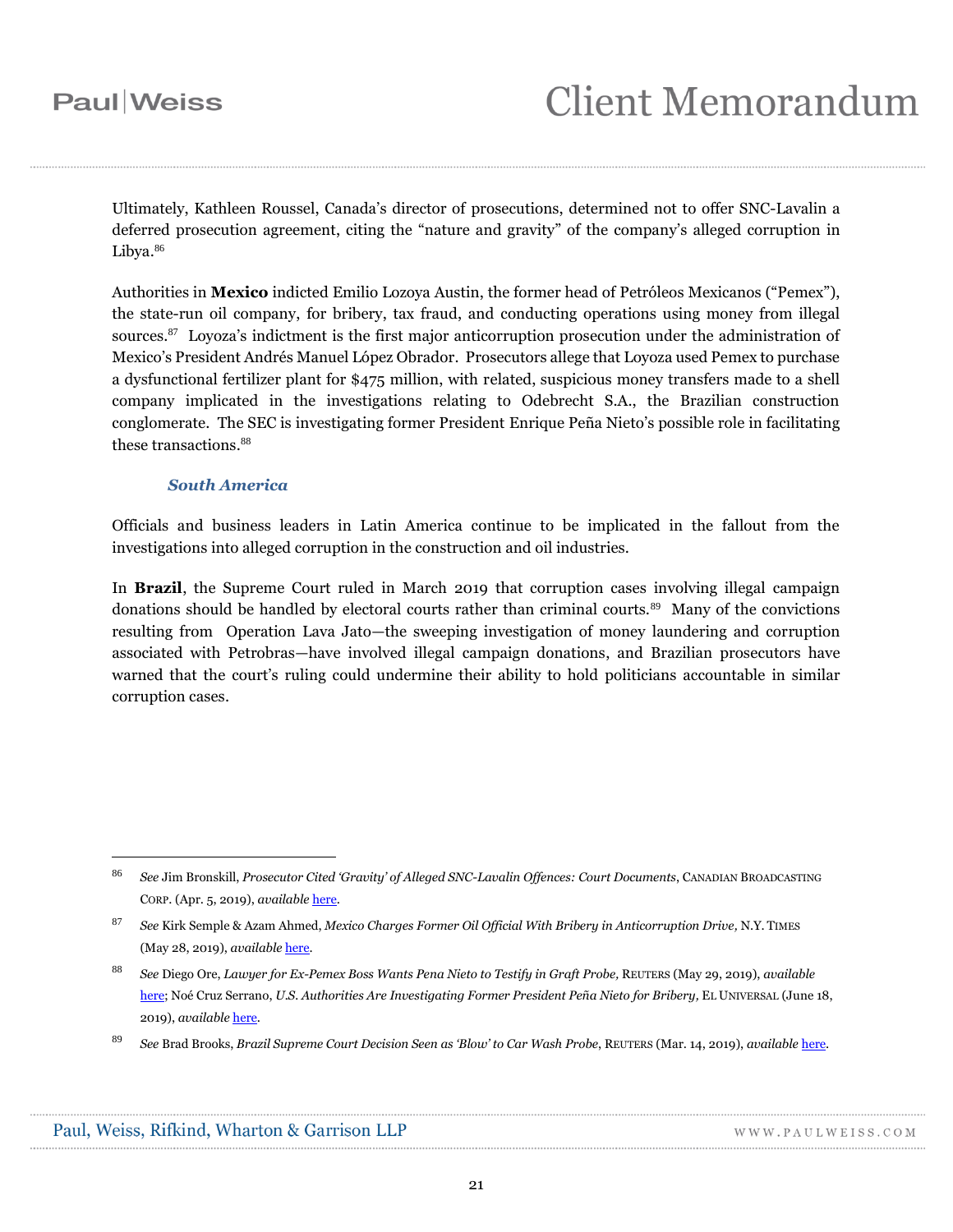# **Client Memorandum**

Brazilian authorities arrested former President Michael Temer in connection with bribery allegations related to Operation Lava Jato.<sup>90</sup> President Temer was not charged with a crime upon his arrest and remains under investigation.

Additionally, a series of leaked private messages among law enforcement officials in Brazil called into question the integrity of prosecutions relating to Operation Lava Jato.<sup>91</sup> The messages suggest that Judge Sérgio Moro, now serving as that country's justice minister, consulted with and advised federal prosecutors on strategy during various investigations and trials. Judge Moro presided over the trial in which former President Luiz Inácio Lula da Silva was convicted of corruption and money laundering charges, and President da Silva's legal team announced that it will seek to overturn his conviction.

The Board of Braskem S.A., a Brazilian petrochemical company, entered into a leniency agreement with authorities in Brazil as part of its role in the Operation Lava Jato case.<sup>92</sup> Under the agreement, Braskem will pay approximately \$101 million to settle allegations of political kickbacks and bribes involving contracts with Petrobras. These allegations arise from the same facts that were the subject of a global settlement reached in 2016 with the DOJ, the SEC, and the Swiss Office of the Attorney General.

In **Peru**, authorities arrested former President Pedro Pablo Kuczynski for allegedly helping Odebrecht win contracts in exchange for bribes disguised as consulting fees, while he was a cabinet minister.<sup>93</sup> Former President Alan García committed suicide to avoid arrest in connection with a different Odebrecht investigation, involving charges of money laundering, influence peddling, and collusion.<sup>94</sup> Former President Alejandro Toledo was arrested in the United States and faces extradition to Peru for allegedly receiving \$20 million from Odebrecht in exchange for helping the company to secure public works contracts in Peru. 95

<sup>90</sup> *See* Ernesto Londoño & Letícia Casado, *Former President Michel Temer of Brazil Is Arrested in Bribery Probe*, N.Y. TIMES (Mar. 21, 2019), *available* [here.](https://www.nytimes.com/2019/03/21/world/americas/michel-temer-arrested-prisao.html#pwkey=pw2)

<sup>91</sup> *See* Ernesto Londoño & Letícia Casado, *Leaked Messages Raise Fairness Questions in Brazil Corruption Inquiry*, N.Y. TIMES (June 10, 2019), *available* [here.](https://www.nytimes.com/2019/06/10/world/americas/brazil-car-wash-lava-jato.html)

<sup>92</sup> *See* Aluísio Alves, *Braskem Board Approves Leniency Deal With Brazil's Authorities*, REUTERS (May 27, 2019), *available* [here.](https://www.reuters.com/article/braskem-settlement-idCNE4N21D005)

<sup>93</sup> *See* Mitra Taj & Guadalupe Pardo, *Peruvian Judge Orders Arrest of Ex-President Kuczynski in Bribery Probe*, REUTERS (Apr. 10, 2019), *available* [here;](https://www.reuters.com/article/us-peru-corruption/peruvian-judge-orders-arrest-of-ex-president-kuczynski-in-bribery-probe-idUSKCN1RM1SA) Marco Aquino, *Peru Ex-President Kuczynski Ordered Into Pre-Trial House Arrest*, REUTERS (Apr. 28, 2019), *available* [here.](https://www.reuters.com/article/us-peru-corruption/peru-ex-president-kuczynski-ordered-into-pre-trial-house-arrest-idUSKCN1S40BG)

<sup>94</sup> *See* Andrea Zarate & Nicholas Casey, *Alan García, Ex-President of Peru, Is Dead After Shooting Himself During Arrest,* N.Y. TIMES (Apr. 17, 2019), *available* [here.](https://www.nytimes.com/2019/04/17/world/americas/alan-garcia-dead.html)

<sup>95</sup> *See* Marco Aquino & Maria Cervantes, *Peru's 'Fugitiv'' Ex-President Toledo Arrested in U.S., Faces Extradition,* REUTERS (July 16, 2019), *available* [here.](https://www.reuters.com/article/us-peru-extradition-usa/peru-ex-president-toledo-arrested-in-us-as-prosecutor-seeks-extradition-idUSKCN1UB2EL)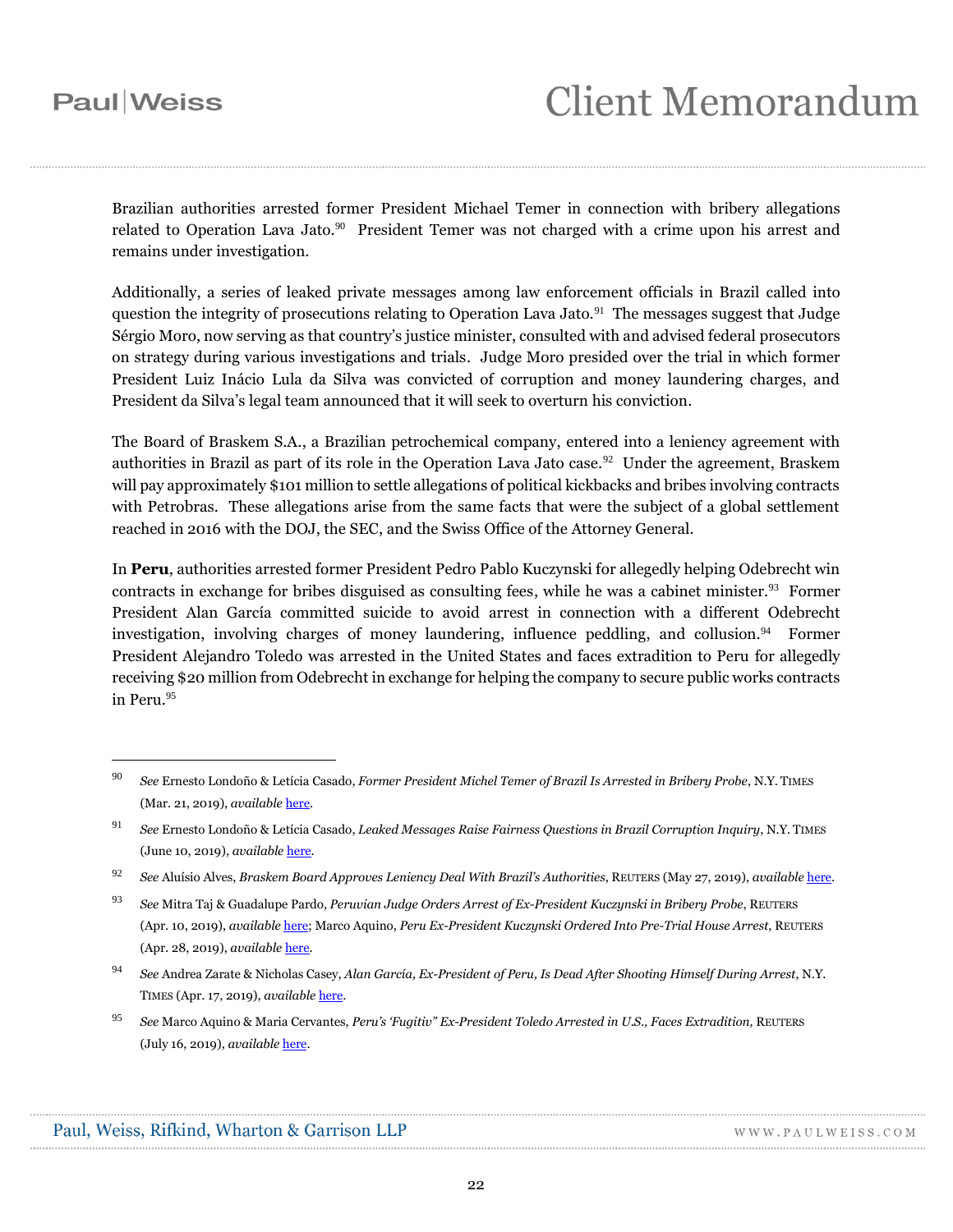#### **Multilateral Development Bank Debarments**

In the first half of the year, as in prior periods, the World Bank Group continued to debar considerably more individuals and entities than did the other multilateral development banks ("MDBs"). The World Bank Group imposed 881 debarments, whereas the African Development Bank imposed seven, the Inter-American Development Bank imposed three, and the Asian Development Bank and the European Bank for Reconstruction and Development imposed none.<sup>96</sup> Eleven of the debarments imposed by the World Bank and three of the debarments imposed by the African Development Bank were based, in part or in whole, on corrupt practices. The other MDBs do not appear to have imposed any debarments based on corrupt practices.

#### **Conclusion**

 $\overline{a}$ 

In 2019, as in past years, U.S. authorities have continued to focus on individual accountability, providing companies with incentives for self-disclosure and cooperation, corporate compliance, multi-jurisdictional coordination, and international cooperation. Although it is early in his current tenure as U.S. Attorney General, it does not appear as if Attorney General Barr has implemented any material changes to the DOJ's priorities in this area.

We look forward to providing you with further updates on these and other developments.

\* \* \*

<sup>96</sup> Debarments were counted based on the data reported by each MDB, using each bank's own reporting criteria. *See* Debarment and Sanctions Procedures, AFRICAN DEV. BANK GRP., *available* [here;](https://www.afdb.org/en/projects-operations/debarment-and-sanctions-procedures) Published List, ASIAN DEV. BANK, *available* [here;](http://lnadbg4.adb.org/oga0009p.nsf/%20sancALLPublic?OpenView&count=999) Ineligible Entities, EUROPEAN BANK FOR RECONSTR. & DEV., *available* [here](http://www.ebrd.com/ineligible-entities.html) (including debarments based upon third-party findings); Sanctioned Firms and Individuals, INTER-AMERICAN DEV. BANK, *available* [here;](https://www.iadb.org/en/transparency/sanctioned-firms-and-individuals) World Bank Listing of Ineligible Firms & Individuals, WORLD BANK, *available* [here.](http://www.worldbank.org/en/projects-operations/procurement/debarred-firms) The World Bank Group appears to report only current debarments; the debarment totals are based upon the data reported as of June 30, 2019. The African Development Bank does not specify the grounds for its debarments; those grounds were counted based upon information reported by the Asian Development Bank and African Development Bank press releases.